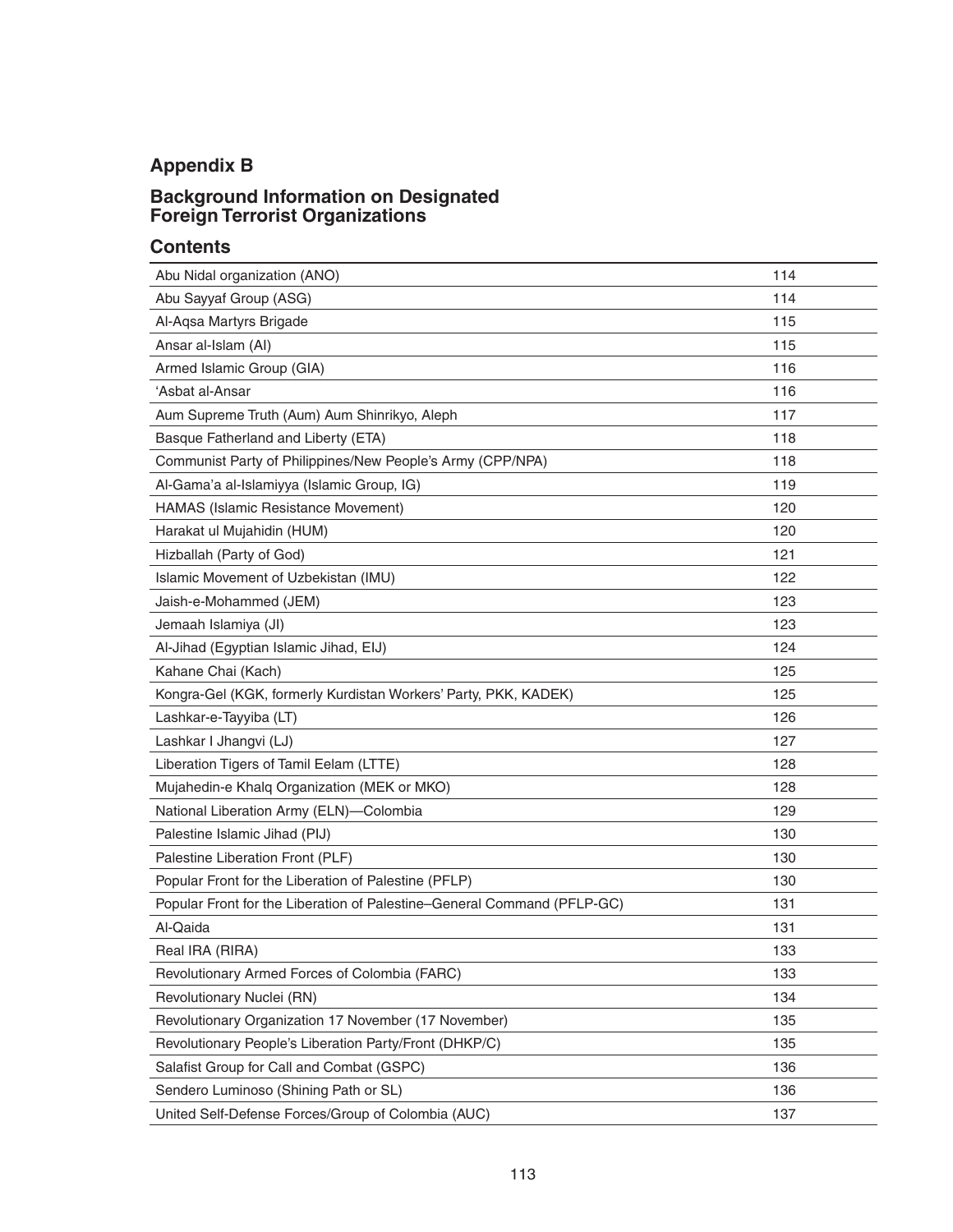# **Abu Nidal organization (ANO)**

a.k.a. Fatah—the Revolutionary Council, Arab Revolutionary Brigades, Black September, and Revolutionary Organization of Socialist Muslims

#### **Description**

International terrorist organization founded by Sabri al-Banna (a.k.a. Abu Nidal). Split from PLO in 1974. Made up of various functional committees, including political, military, and financial. In November 2002, Abu Nidal died in Baghdad; the new leadership of the organization is unclear. First designated in October 1997.

#### **Activities**

Has carried out terrorist attacks in 20 countries, killing or injuring almost 900 persons. Targets include the United States, the United Kingdom, France, Israel, moderate Palestinians, the PLO, and various Arab countries. Major attacks included the Rome and Vienna airports in December 1985, the Neve Shalom synagogue in Istanbul and the Pan Am Flight 73 hijacking in Karachi in September 1986, and the City of Poros day-excursion ship attack in Greece in July 1988. Suspected of assassinating PLO deputy chief Abu Iyad and PLO security chief Abu Hul in Tunis in January 1991. ANO assassinated a Jordanian diplomat in Lebanon in January 1994 and has been linked to the killing of the PLO representative there. Has not staged a major attack against Western targets since the late 1980s.

#### **Strength**

Few hundred plus limited overseas support structure.

## **Location/Area of Operation**

Al-Banna relocated to Iraq in December 1998 where the group maintains a presence. Has an operational presence in Lebanon including in several Palestinian refugee camps. Authorities shut down the ANO's operations in Libya and Egypt in 1999. Has demonstrated ability to operate over wide area, including the Middle East, Asia, and Europe. Financial problems and internal disorganization have reduced the group's activities and capabilities.

## **External Aid**

Has received considerable support, including safehaven, training, logistic assistance, and financial aid from Iraq, Libya, and Syria (until 1987), in addition to close support for selected operations.

**Abu Sayyaf Group (ASG)**

## **Description**

The ASG is a small, brutally violent Muslim separatist group operating in the southern Philippines. Some ASG leaders allegedly fought in Afghanistan during the Soviet war and are students and proponents of radical Islamic teachings. The group split from the much larger Moro National Liberation Front in the early 1990s under the leadership of Abdurajak Abubakar Janjalani, who was killed in a clash with Philippine police on 18 December 1998. His younger brother, Khadaffy Janjalani, has replaced him as the nominal leader of the group, which is composed of several semiautonomous factions. First designated in October 1997.

## **Activities**

Engages in kidnappings for ransom, bombings, beheadings, assassinations, and extortion. Although from time to time it claims that its motivation is to promote an independent Islamic state in western Mindanao and the Sulu Archipelago—areas in the southern Philippines heavily populated by Muslims—the ASG has primarily used terror for financial profit. Recent bombings may herald a return to a more radical, politicized agenda, at least among the factions. The group's first large-scale action was a raid on the town of Ipil in Mindanao in April 1995. In April of 2000, an ASG faction kidnapped 21 persons—including 10 Western tourists—from a resort in Malaysia. Separately in 2000, the group briefly abducted several foreign journalists, three Malaysians, and a US citizen. On 27 May 2001, the ASG kidnapped three US citizens and 17 Filipinos from a tourist resort in Palawan, Philippines. Several of the hostages, including one US citizen, were murdered. During a Philippine military hostage rescue operation on 7 June 2002, US hostage Gracia Burnham was wounded but rescued, and her husband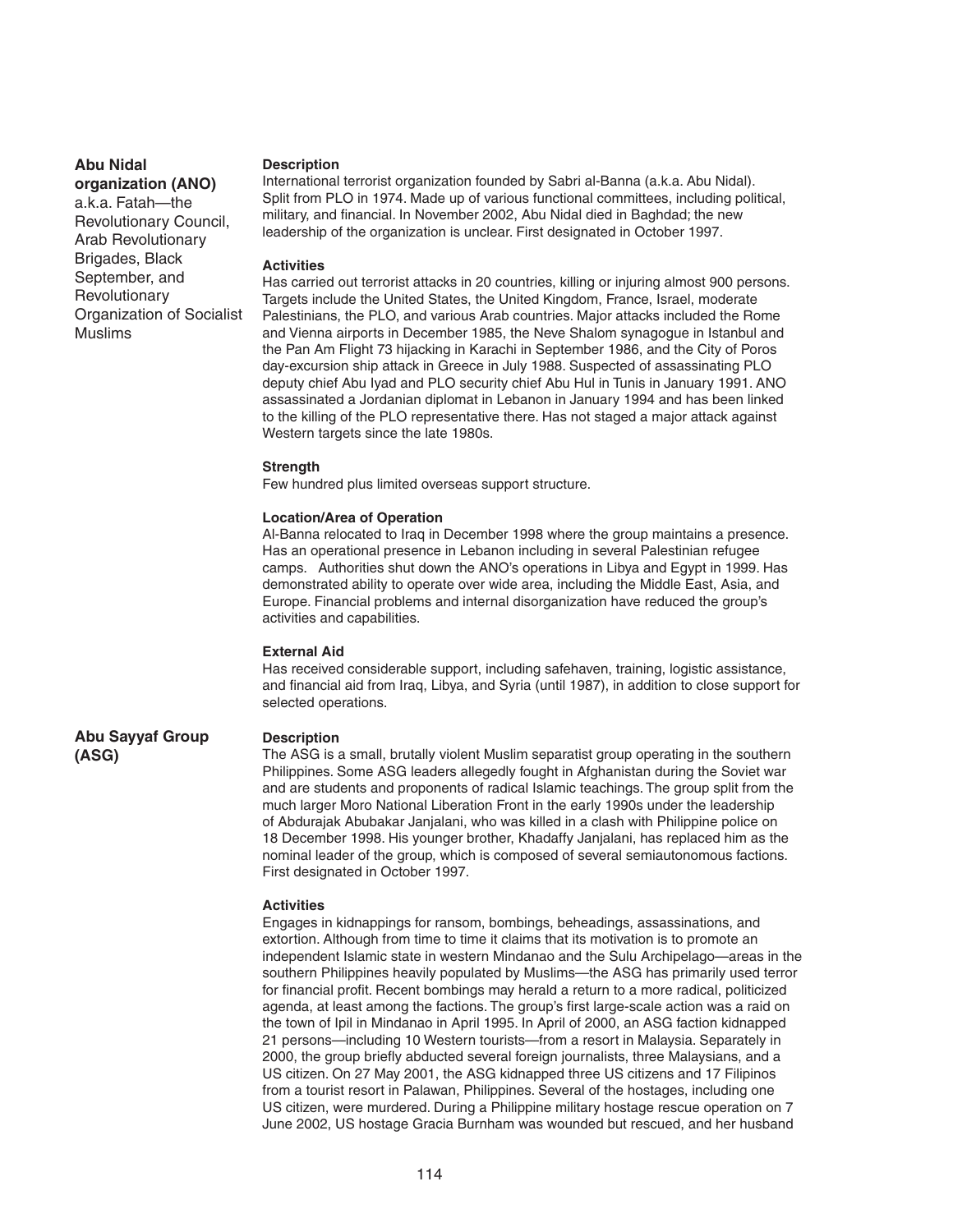Martin Burnham and Filipina Deborah Yap were killed during the operation. Philippine authorities say that the ASG had a role in the bombing near a Philippine military base in Zamboanga on 2 October that killed three Filipinos and one US serviceman and wounded 20 others. It is unclear what role ASG has played in subsequent bombing attacks in Mindanao.

## **Strength**

Estimated to have 200 to 500 members.

## **Location/Area of Operation**

The ASG was founded in Basilan Province and operates there and in the neighboring provinces of Sulu and Tawi-Tawi in the Sulu Archipelago. It also operates in the Zamboanga peninsula, and members occasionally travel to Manila. In mid-2003, the group started operating in the major city of Cotobato and on the coast of Sultan Kudarat on Mindanao. The group expanded its operational reach to Malaysia in 2000 when it abducted foreigners from a tourist resort.

## **External Aid**

Largely self-financing through ransom and extortion; may receive support from Islamic extremists in the Middle East and South Asia. Libya publicly paid millions of dollars for the release of the foreign hostages seized from Malaysia in 2000.

## **Description**

The al-Aqsa Martyrs Brigades consists of an unknown number of small cells of Fatahaffiliated terrorists that emerged at the outset of the current *intifadah* to attack Israeli targets. It aims to drive the Israeli military and settlers from the West Bank, Gaza Strip, and Jerusalem and to establish a Palestinian state. First designated in March 2002.

#### **Activities**

Al-Aqsa has carried out shootings and suicide operations against Israeli civilians and military personnel and has killed Palestinians suspected of collaborating with Israel. At least five US citizens—four of them dual US-Israeli citizens—were killed in al-Aqsa's attacks. In January 2002, al-Aqsa claimed responsibility for the first suicide bombing carried out by a female.

#### **Strength**

Unknown.

#### **Location/Area of Operation**

Al Aqsa operates in Israel, the West Bank, and Gaza Strip and has claimed attacks inside all three areas. It may have followers in Palestinian refugee camps in southern Lebanon.

# **External Aid**

Unknown.

## **Ansar al-Islam (AI)**

**Al-Aqsa Martyrs Brigade (al-Aqsa)** 

a.k.a. Partisans of Islam, Helpers of Islam, Supporters of Islam, Jund al-Islam, Jaish Ansar al-Sunna**)**

## **Description**

Ansar al-Islam is a radical Islamist group of Iraqi Kurds and Arabs who have vowed to establish an independent Islamic state in Iraq. It was formed in December 2001 and is closely allied with al-Qaida. Some of its members trained in al-Qaida camps in Afghanistan, and the group provided safehaven to al-Qaida fighters before Operation Iraqi Freedom (OIF). Since OIF, it has been one of the leading groups engaged in anti-Coalition attacks. (Ansar al-Islam was designated on 20 February 2003, under E.O. 13224. The UNSCR 1267 Committee designated Ansar al-Islam pursuant to UNSCRs 1267, 1390, and 1455 on 27 February 2003.) First designated in March 2004.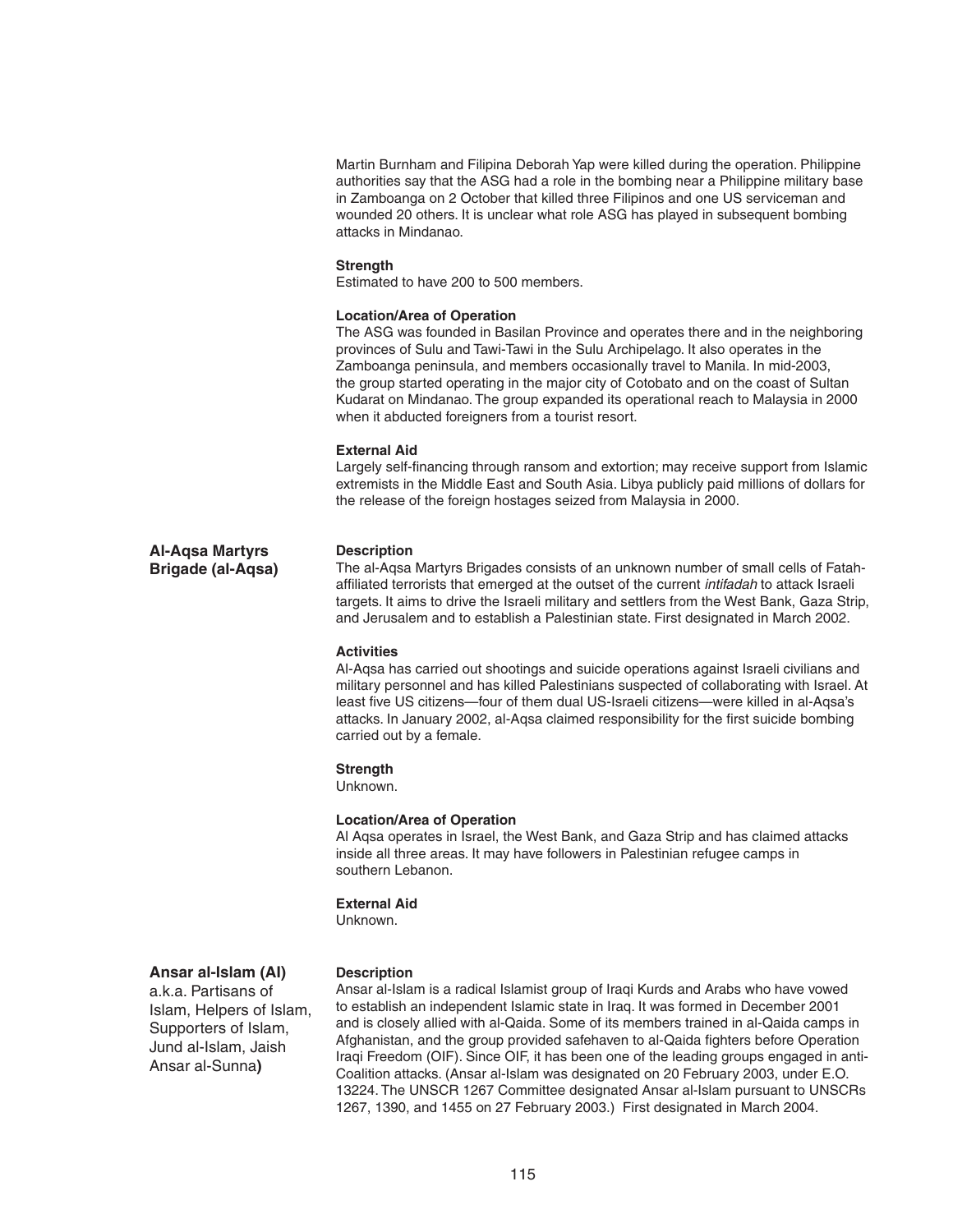The group has primarily fought against one of the two main Kurdish political factions the Patriotic Union of Kurdistan (PUK)—and has mounted ambushes and attacks in PUK areas. AI members have been implicated in assassinations and assassination attempts against PUK officials and work closely with both al-Qaida operatives and associates in Abu Mus'ab al-Zarqawi's network. Before OIF, some AI members claimed to have produced cyanide-based toxins, ricin, and alfatoxin.

#### **Strength**

Approximately 700 to 1000 members.

#### **Location/Area of Operation**

Central and northern Iraq.

#### **External Aid**

The group receives funding, training, equipment, and combat support from al-Qaida and other international jihadist backers.

## **Armed Islamic Group (GIA)**

#### **Description**

An Islamic extremist group, the GIA aims to overthrow the secular Algerian regime and replace it with an Islamic state. The GIA began its violent activity in 1992 after the military government suspended legislative elections in anticipation of an overwhelming victory by the Islamic Salvation Front, the largest Islamic opposition party. First designated in October 1997.

## **Activities**

Frequent attacks against civilians and government workers. Since 1992, the GIA has conducted a terrorist campaign of civilian massacres, sometimes wiping out entire villages in its area of operation, although the group's dwindling numbers have caused a decrease in the number of attacks. Since announcing its campaign against foreigners living in Algeria in 1993, the GIA has killed more than 100 expatriate men and women—mostly Europeans—in the country. The group uses assassinations and bombings, including car bombs, and it is known to favor kidnapping victims. The GIA highjacked an Air France flight to Algiers in December 1994. In 2002, a French court sentenced two GIA members to life in prison for conducting a series of bombings in France in 1995.

#### **Strength**

Precise numbers unknown; probably fewer than 100.

#### **Location/Area of Operation**

Algeria and Europe.

# **External Aid**

None known.

## **'Asbat al-Ansar**

## **Description**

'Asbat al-Ansar—the League of the Followers or Partisans' League—is a Lebanonbased, Sunni extremist group, composed primarily of Palestinians and associated with Usama Bin Ladin's al-Qaida organization. The group follows an extremist interpretation of Islam that justifies violence against civilian targets to achieve political ends. Some of those goals include overthrowing the Lebanese Government and thwarting perceived anti-Islamic and pro-Western influences in the country. First designated in March 2002.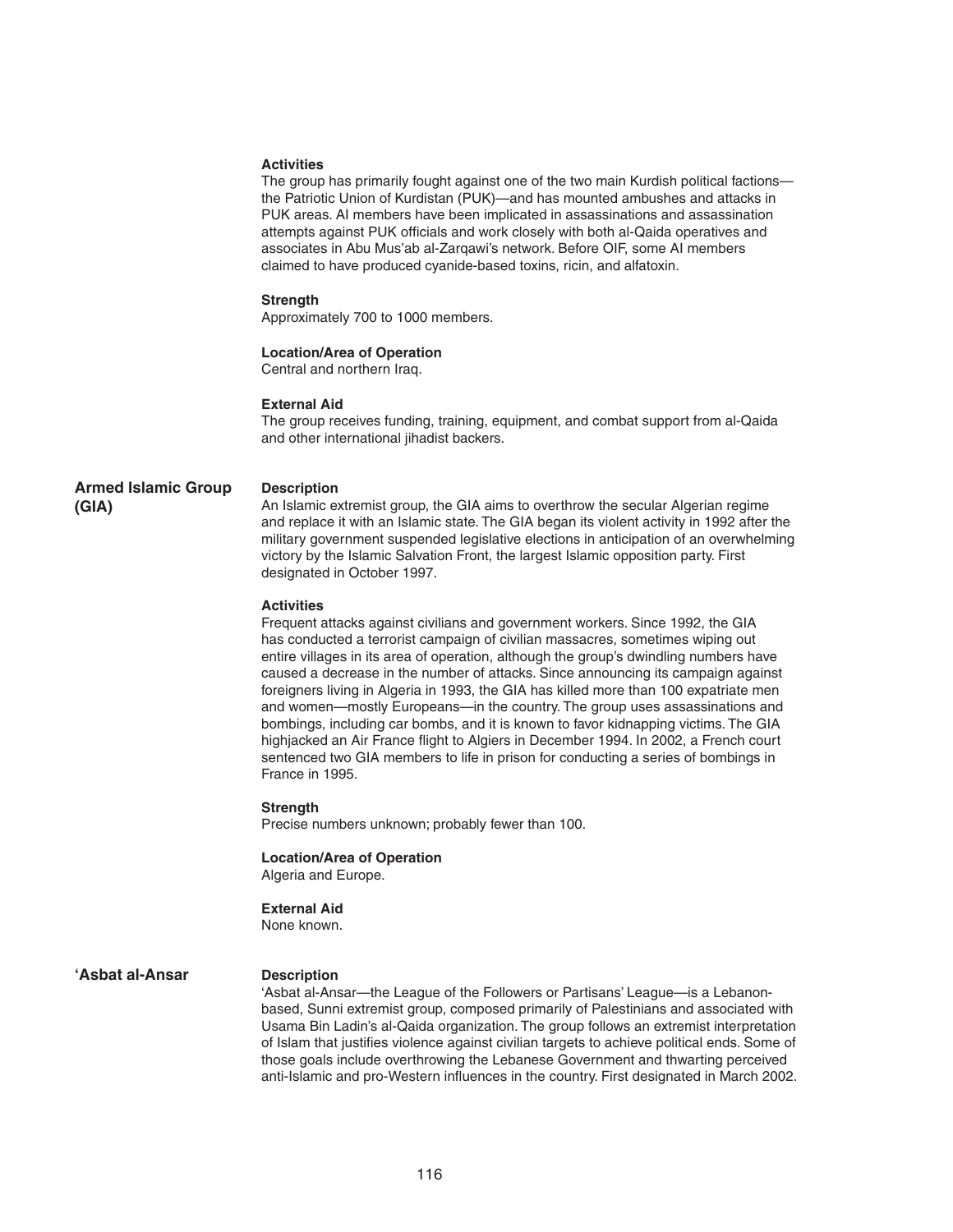'Asbat al-Ansar has carried out multiple terrorist attacks in Lebanon since it first emerged in the early 1990s. The group assassinated Lebanese religious leaders and bombed nightclubs, theaters, and liquor stores in the mid-1990s. The group raised its operational profile in 2000 with two attacks against Lebanese and international targets. It was involved in clashes in northern Lebanon in December 1999 and carried out a rocket-propelled grenade attack on the Russian Embassy in Beirut in January 2000. 'Asbat al-Ansar's leader, Abu Muhjin, remains at large despite being sentenced to death in absentia for the murder in 1994 of a Muslim cleric.

In 2003, suspected 'Asbat al-Ansar elements were responsible for the attempt in April to use a car bomb against a McDonald's in a Beirut suburb. By October, Lebanese security forces arrested Ibn al-Shahid, who is believed to be associated with 'Asbat al-Ansar, and charged him with masterminding the bombing of three fast food restaurants in 2002 and the attempted attack in April 2003 on the McDonald's. 'Asbat forces were involved in other violence in Lebanon in 2003, including clashes with members of Yassir Arafat's Fatah movement in the 'Ayn al-Hilwah refugee camp and a rocket attack in June on the Future TV building in Beirut.

## **Strength**

The group commands about 300 fighters in Lebanon.

#### **Location/Area of Operation**

The group's primary base of operations is the Ayn al-Hilwah Palestinian refugee camp near Sidon in southern Lebanon.

# **External Aid**

Probably receives money through international Sunni extremist networks and Usama Bin Ladin's al-Qaida network.

**Aum Supreme Truth (Aum)**  a.k.a. Aum Shinrikyo, Aleph

#### **Description**

A cult established in 1987 by Shoko Asahara, the Aum aimed to take over Japan and then the world. Approved as a religious entity in 1989 under Japanese law, the group ran candidates in a Japanese parliamentary election in 1990. Over time, the cult began to emphasize the imminence of the end of the world and stated that the United States would initiate Armageddon by starting World War III with Japan. The Japanese Government revoked its recognition of the Aum as a religious organization in October 1995, but in 1997, a government panel decided not to invoke the Anti-Subversive Law against the group, which would have outlawed the cult. A 1999 law gave the Japanese Government authorization to continue police surveillance of the group due to concerns that the Aum might launch future terrorist attacks. Under the leadership of Fumihiro Joyu, the Aum changed its name to Aleph in January 2000 and claimed to have rejected the violent and apocalyptic teachings of its founder. First designated in October 1997.

## **Activities**

On 20 March 1995, Aum members simultaneously released the chemical nerve agent sarin on several Tokyo subway trains, killing 12 persons and injuring up to 6,000. The group was responsible for other mysterious chemical accidents in Japan in 1994. Its efforts to conduct attacks using biological agents have been unsuccessful. Japanese police arrested Asahara in May 1995. Asahara was sentenced in February 2004 and received the death sentence for his role in the attacks of 1995. Since 1997, the cult continued to recruit new members, engage in commercial enterprise, and acquire property, although it scaled back these activities significantly in 2001 in response to public outcry. The cult maintains an Internet home page. In July 2001, Russian authorities arrested a group of Russian Aum followers who had planned to set off bombs near the Imperial Palace in Tokyo as part of an operation to free Asahara from jail and then smuggle him to Russia.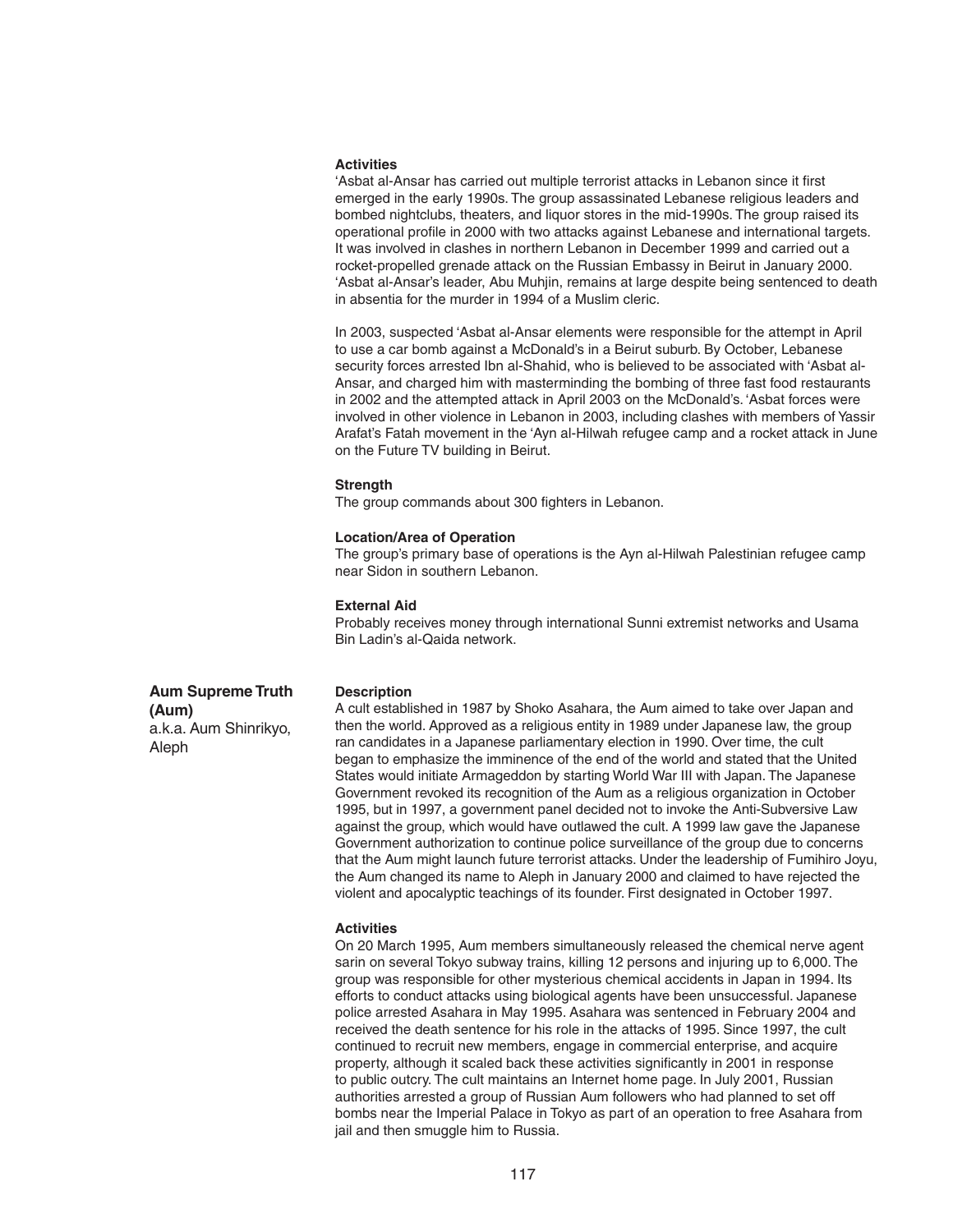#### **Strength**

The Aum's current membership is estimated to be less than 1,000 persons. At the time of the Tokyo subway attack, the group claimed to have 9,000 members in Japan and as many as 40,000 worldwide.

## **Location/Area of Operation**

The Aum's principal membership is located only in Japan, but a residual branch comprising **perhaps a few hundred** followers has surfaced in Russia.

## **External Aid**

**Description**

None.

# **Basque Fatherland and Liberty (ETA)**

a.k.a. Euzkadi Ta Askatasuna, Batasuna

Founded in 1959 with the aim of establishing an independent homeland based on Marxist principles encompassing the Spanish Basque provinces of Vizcaya, Guipuzcoa, Alava, as well as the autonomous region of Navarra, and the southwestern French Departments of Labourd, Basse-Navarra, and Soule. Recent Spanish counterterrorism initiatives are hampering the group's operational capabilities. Spanish police arrested 125 ETA members and accomplices in 2003; French authorities arrested 46, including the group's top leadership; several other members were arrested in Latin America, Germany, and the Netherlands. In March 2003, a Spanish Supreme Court ruling banned ETA's political wing, Batasuna. Spain currently holds 572 ETA members in prison, while France holds 124. First designated in October 1997.

#### **Activities**

Primarily involved in bombings and assassinations of Spanish Government officials, security and military forces, politicians, and judicial figures. During the summer of 2003, ETA targeted Spanish tourist areas. In 2003, ETA killed three persons, a similar figure to 2002's death toll of five, and wounded dozens more. The group has killed more than 850 persons and injured hundreds of others since it began lethal attacks in the early 1960s. ETA finances its activities primarily through extortion and robbery.

#### **Strength**

Unknown; hundreds of members plus supporters.

#### **Location/Area of Operation**

Operates primarily in the Basque autonomous regions of northern Spain and southwestern France but also has attacked Spanish and French interests elsewhere.

#### **External Aid**

Has received training at various times in the past in Libya, Lebanon, and Nicaragua. Some ETA members allegedly have received sanctuary in Cuba while others reside in South America.

**Communist Party of Philippines/New People's Army (CPP/NPA)**

## **Description**

The military wing of the Communist Party of the Philippines (CPP), the NPA is a Maoist group formed in March 1969 with the aim of overthrowing the government through protracted guerrilla warfare. The chairman of the CPP's Central Committee and the NPA's founder, Jose Maria Sison, reportedly directs CPP and NPA activity from the Netherlands, where he lives in self-imposed exile. Fellow Central Committee member and director of the CPP's overt political wing, the National Democratic Front (NDF), Luis Jalandoni also lives in the Netherlands and has become a Dutch citizen. Although primarily a rural-based guerrilla group, the NPA has an active urban infrastructure to conduct terrorism and uses city-based assassination squads. Derives most of its funding from contributions of supporters in the Philippines, Europe, and elsewhere and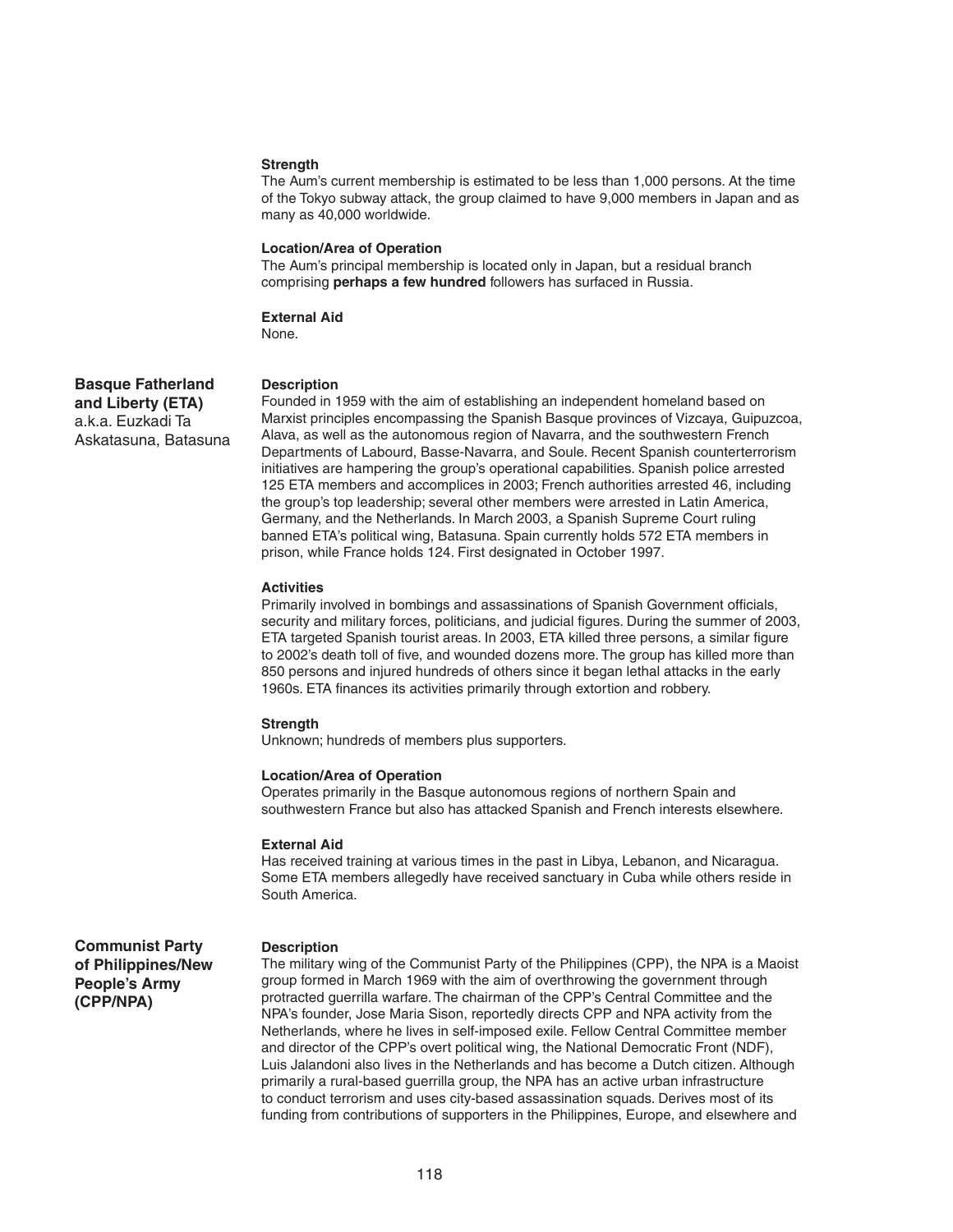from so-called revolutionary taxes extorted from local businesses and politicians. First designated in August 2002. Designations by the United States and the European Union may have had an impact on funding.

## **Activities**

The NPA primarily targets Philippine security forces, politicians, judges, government informers, former rebels who wish to leave the NPA, rival splinter groups, and alleged criminals. Opposes any US military presence in the Philippines and attacked US military interests, killing several US service personnel, before the US base closures in 1992. Press reports in 1999 and in late 2001 indicated that the NPA is again targeting US troops participating in joint military exercises as well as US Embassy personnel. The NPA claimed responsibility for the assassination of two congressmen from Quezon in May 2001 and Cagayan in June 2001 and many other killings. In January 2002, the NPA publicly expressed its intent to target US personnel if discovered in NPA operating areas.

#### **Strength**

Slowly growing; estimated at more than 10,000. This number is significantly lower than its peak strength of around 25,000 in the 1980s.

## **Location/Area of Operations**

Operates in rural Luzon, Visayas, and parts of Mindanao. Has cells in Manila and other metropolitan centers.

### **External Aid**

Unknown.

**Al-Gama'a al-Islamiyya (Islamic Group, IG)**

## **Description**

Egypt's largest militant group, active since the late 1970s, appears to be loosely organized. Has an external wing with supporters in several countries worldwide. The group issued a cease-fire in March 1999, but its spiritual leader, Shaykh Umar Abd al-Rahman—sentenced to life in prison in January 1996 for his involvement in the World Trade Center bombing of 1993 and incarcerated in the United States—rescinded his support for the cease-fire in June 2000. The IG has not conducted an attack inside Egypt since August 1998. Senior member signed Usama Bin Ladin's fatwa in February 1998 calling for attacks against the United States.

Unofficially split in two factions: one that supports the cease-fire led by Mustafa Hamza, and one led by Rifa'i Taha Musa, calling for a return to armed operations. Taha Musa in early 2001 published a book in which he attempted to justify terrorist attacks that would cause mass casualties. Musa disappeared several months thereafter, and there are conflicting reports as to his current whereabouts. In March 2002, members of the group's historic leadership in Egypt declared use of violence misguided and renounced its future use, prompting denunciations by much of the leadership abroad. In 2003, the Egyptian Government released more than 900 former IG members from prison.

For members still dedicated to violent jihad, the primary goal is to overthrow the Egyptian Government and replace it with an Islamic state. Disaffected IG members, such as those potentially inspired by Taha Musa or Abd al-Rahman, may be interested in carrying out attacks against US interests. First designated October 1997.

## **Activities**

Group conducted armed attacks against Egyptian security and other government officials, Coptic Christians, and Egyptian opponents of Islamic extremism before the cease-fire. From 1993 until the cease-fire, IG launched attacks on tourists in Egyptmost notably the attack in November 1997 at Luxor that killed 58 foreign tourists. Also claimed responsibility for the attempt in June 1995 to assassinate Egyptian President Hosni Mubarak in Addis Ababa, Ethiopia. The IG never has specifically attacked a US citizen or facility but has threatened US interests.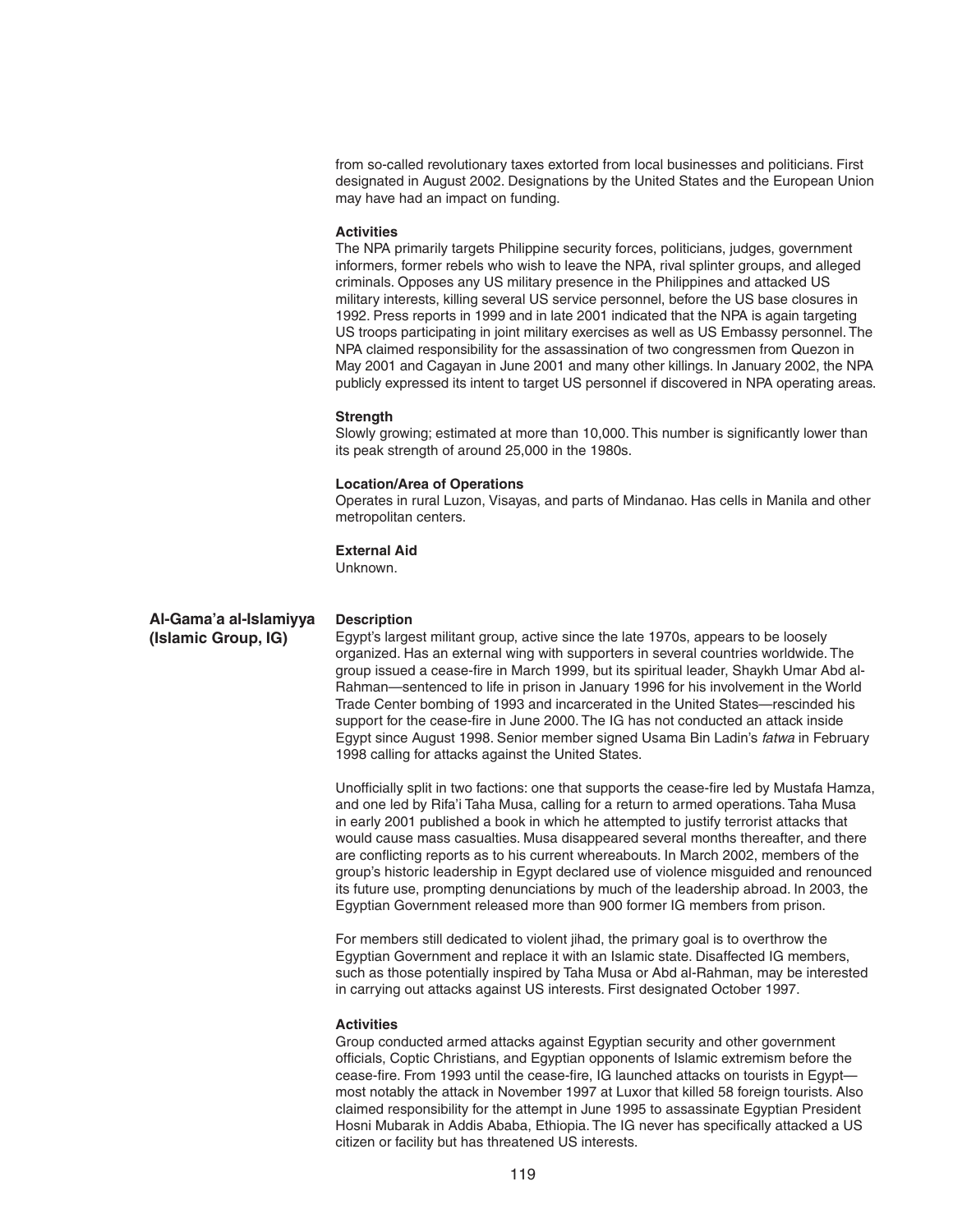#### **Strength**

Unknown. At its peak the IG probably commanded several thousand hard-core members and a like number of sympathizers. The cease-fire of 1999 and security crackdowns following the attack in Luxor in 1997 and, more recently, security efforts following September 11, probably have resulted in a substantial decrease in the group's numbers.

#### **Location/Area of Operation**

Operates mainly in the Al-Minya, Asyut, Qina, and Sohaj Governorates of southern Egypt. Also appears to have support in Cairo, Alexandria, and other urban locations, particularly among unemployed graduates and students. Has a worldwide presence, including in the United Kingdom, Afghanistan, Yemen, and various locations in Europe.

#### **External Aid**

**Description**

Unknown. The Egyptian Government believes that Iran, Usama Bin Ladin, and Afghan militant groups support the organization. Also may obtain some funding through various Islamic nongovernmental organizations.

# **HAMAS**

a.k.a. Islamic Resistance Movement

Formed in late 1987 as an outgrowth of the Palestinian branch of the Muslim Brotherhood. Various HAMAS elements have used both violent and political means including terrorism—to pursue the goal of establishing an Islamic Palestinian state in Israel. Loosely structured, with some elements working clandestinely and others openly through mosques and social service institutions to recruit members, raise money, organize activities, and distribute propaganda. HAMAS's strength is concentrated in the Gaza Strip and the West Bank. First designated in October 1997.

#### **Activities**

HAMAS terrorists, especially those in the Izz al-Din al-Qassam Brigades, have conducted many attacks—including large-scale suicide bombings—against Israeli civilian and military targets. HAMAS maintained the pace of its operational activity during 2002-03, claiming numerous attacks against Israeli interests. HAMAS has not yet directly targeted US interests, although the group makes little or no effort to avoid targets frequented by foreigners. HAMAS continues to confine its attacks to Israel and the territories.

## **Strength**

Unknown number of official members; tens of thousands of supporters and sympathizers.

#### **Location/Area of Operation**

HAMAS currently limits its terrorist operations to Israeli military and civilian targets in the West Bank, Gaza Strip, and Israel. The group's leadership is dispersed throughout the Gaza Strip and West Bank, with a few senior leaders residing in Syria, Lebanon, Iran, and the Gulf States.

## **External Aid**

**Description**

Receives some funding from Iran but primarily relies on donations from Palestinian expatriates around the world and private benefactors, particularly in Western Europe, North America, and the Persian Gulf region.

# **Harakat ul-Mujahidin (HUM)** (Movement of Holy Warriors)

The HUM is an Islamic militant group based in Pakistan that operates primarily in Kashmir. It is politically aligned with the radical political party, Jamiat Ulema-i-Islam Fazlur Rehman faction (JUI-F). Longtime leader of the group, Fazlur Rehman Khalil, in mid-February 2000 stepped down as HUM emir, turning the reins over to the popular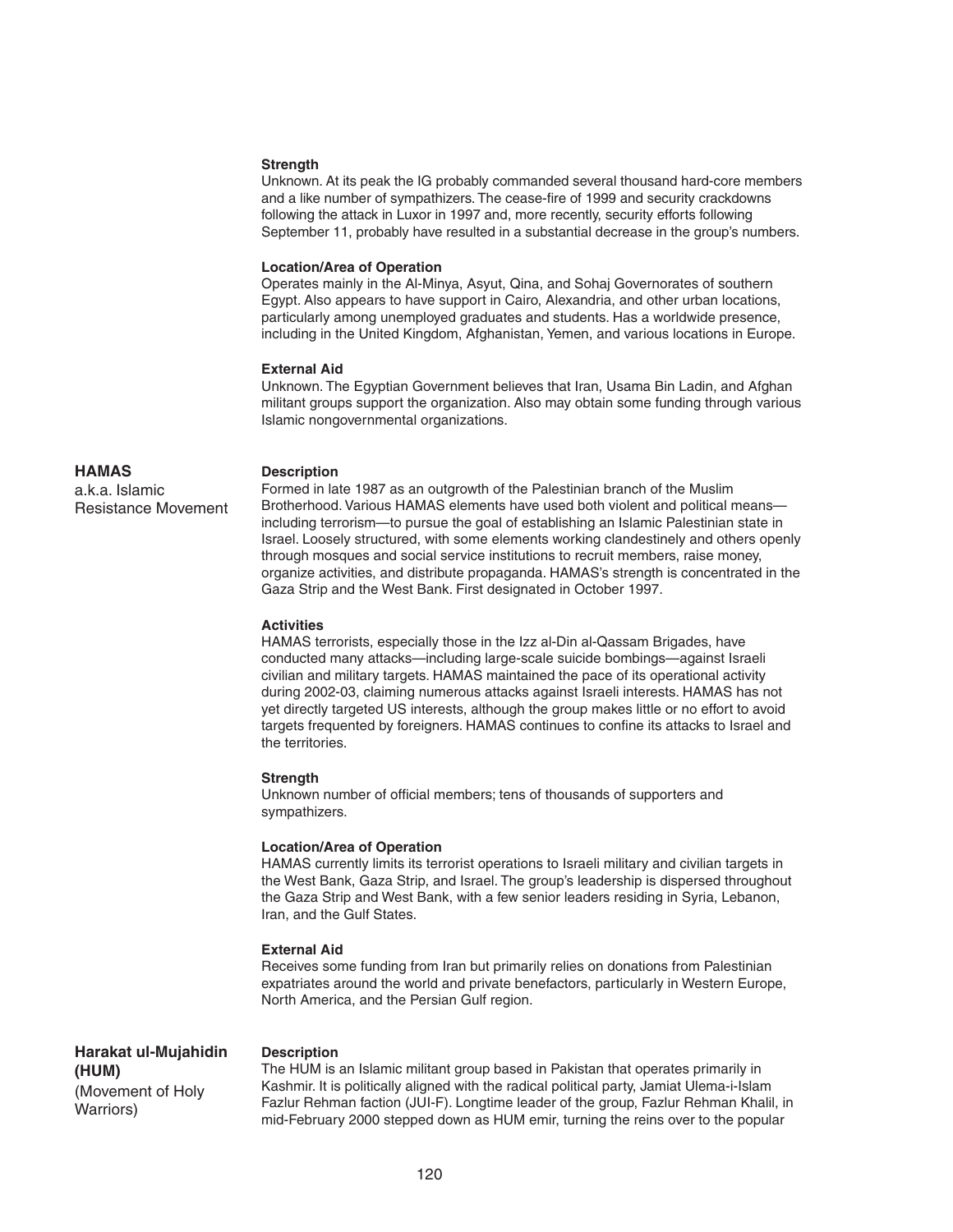Kashmiri commander and his second in command, Farooq Kashmiri. Khalil, who has been linked to Usama Bin Ladin and signed his fatwa in February 1998 calling for attacks on US and Western interests, assumed the position of HUM Secretary General. HUM operated terrorist training camps in eastern Afghanistan until Coalition airstrikes destroyed them during fall 2001. In 2003, HUM began using the name Jamiat ul-Ansar (JUA), and Pakistan banned the successor JUA in November 2003. First designated in October 1997.

#### **Activities**

Has conducted a number of operations against Indian troops and civilian targets in Kashmir. Linked to the Kashmiri militant group al-Faran that kidnapped five Western tourists in Kashmir in July 1995; one was killed in August 1995, and the other four reportedly were killed in December of the same year. The HUM is responsible for the hijacking of an Indian airliner on 24 December 1999, which resulted in the release of Masood Azhar—an important leader in the former Harakat ul-Ansar imprisoned by the Indians in 1994—and Ahmed Omar Sheik, who was convicted of the abduction/murder in January-February 2002 of US journalist Daniel Pearl.

## **Strength**

Has several hundred armed supporters located in Azad Kashmir, Pakistan, and India's southern Kashmir and Doda regions and in the Kashmir valley. Supporters are mostly Pakistanis and Kashmiris and also include Afghans and Arab veterans of the Afghan war. Uses light and heavy machineguns, assault rifles, mortars, explosives, and rockets. HUM lost a significant share of its membership in defections to the Jaish-i-Mohammed (JIM) in 2000.

#### **Location/Area of Operation**

Based in Muzaffarabad, Rawalpindi, and several other towns in Pakistan, but members conduct insurgent and terrorist activities primarily in Kashmir. The HUM trained its militants in Afghanistan and Pakistan.

## **External Aid**

Collects donations from Saudi Arabia and other Gulf and Islamic states and from Pakistanis and Kashmiris. The HUM's financial collection methods also include soliciting donations from magazine ads and pamphlets. The sources and amount of HUM's military funding are unknown. In anticipation of asset seizures in 2001 by the Pakistani Government, the HUM withdrew funds from bank accounts and invested in legal businesses, such as commodity trading, real estate, and production of consumer goods. Its fundraising in Pakistan has been constrained since the government clampdown on extremist groups and freezing of terrorist assets. The United States announced the addition of HUM to the Foreign Terrorist Organization list in 1997.

# **Hizballah (Party of God)**

**Description** 

a.k.a. Islamic Jihad, **Revolutionary** Justice Organization, Organization of the Oppressed on Earth, and Islamic Jihad for the Liberation of Palestine

Also known as Lebanese Hizballah, this group was formed in 1982 in response to the Israeli invasion of Lebanon, this Lebanon-based radical Shi'a group takes its ideological inspiration from the Iranian revolution and the teachings of the late Ayatollah Khomeini. The Majlis al-Shura, or Consultative Council, is the group's highest governing body and is led by Secretary General Hassan Nasrallah. Hizballah is dedicated to liberating Jerusalem and eliminating Israel and has formally advocated ultimate establishment of Islamic rule in Lebanon. Nonetheless, Hizballah has actively participated in Lebanon's political system since 1992. Hizballah is closely allied with, and often directed by, Iran but has the capability and willingness to act alone. Although Hizballah does not share the Syrian regime's secular orientation, the group has been a strong ally in helping Syria advance its political objectives in the region. First designated in October 1997.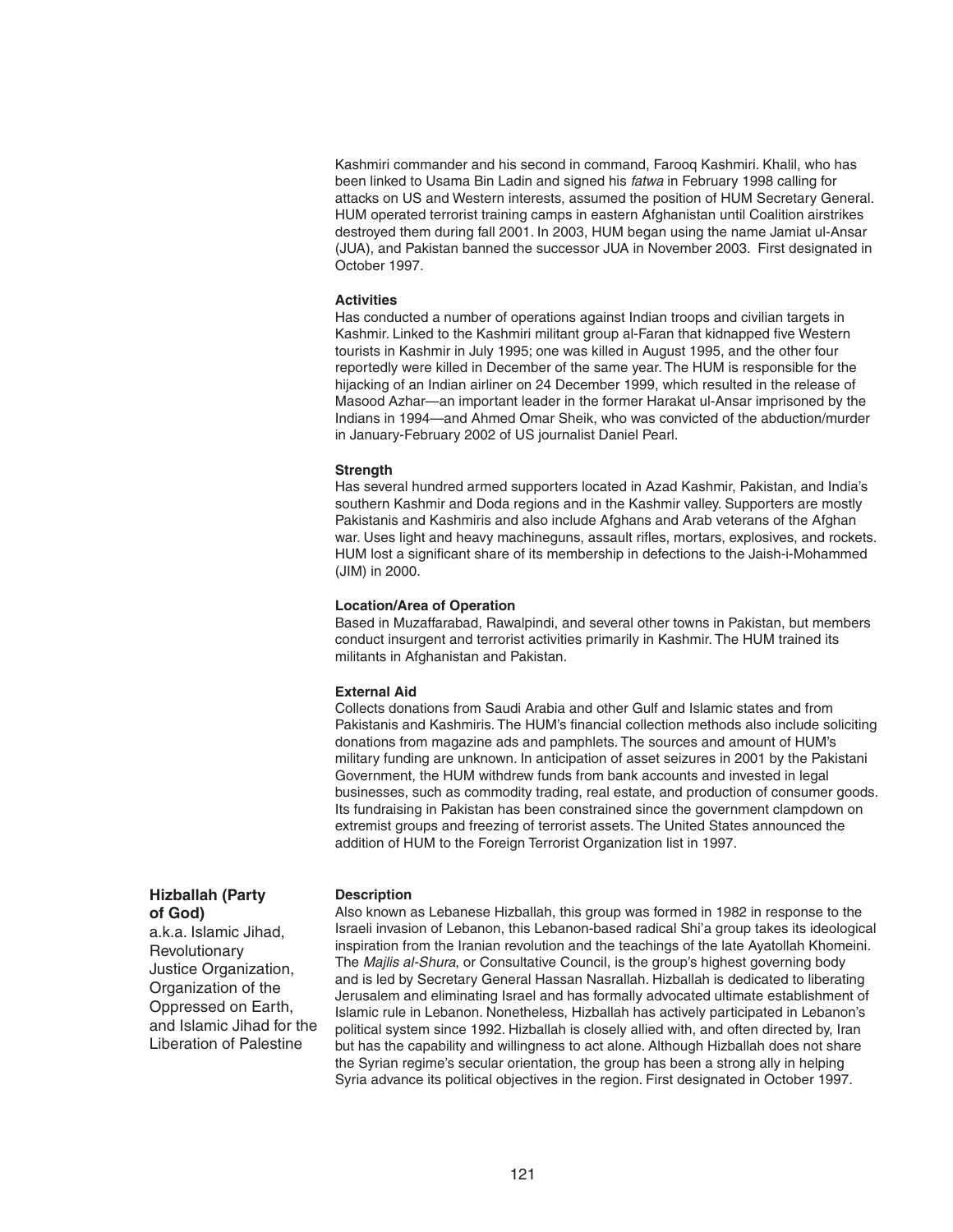Known or suspected to have been involved in numerous anti-US and anti-Israeli terrorist attacks, including the suicide truck bombings of the US Embassy and US Marine barracks in Beirut in 1983 and the US Embassy annex in Beirut in September 1984. Three members of Hizballah—'Imad Mughniyah, Hasan Izz-al-Din, and Ali Atwa—are on the FBI's list of 22 Most-Wanted Terrorists for the hijacking in 1985 of TWA Flight 847 during which a US Navy diver was murdered. Elements of the group were responsible for the kidnapping and detention of US and other Westerners in Lebanon in the 1980s. Hizballah also attacked the Israeli Embassy in Argentina in 1992 and the Israeli cultural center in Buenos Aires in 1994. In fall 2000, Hizballah operatives captured three Israeli soldiers in the Shab'a Farms and kidnapped an Israeli noncombatant whom may have been lured to Lebanon under false pretenses.

In 2003, Hizballah appeared to have established a presence in Iraq, but for the moment its activities there are limited. Hizballah Secretary General Hassan Nasrallah stated in speeches that "we are heading . . . toward the end and elimination of Israel from the region" and that the group's "slogan is and will continue to be death to America." Hizballah's television station, al-Manar, continued to use inflammatory images and reporting in an effort to encourage the intifadah and promote Palestinian suicide operations.

#### **Strength**

Several thousand supporters and a few hundred terrorist operatives.

#### **Location/Area of Operation**

Operates in the southern suburbs of Beirut, the Bekaa Valley, and southern Lebanon. Has established cells in Europe, Africa, South America, North America, and Asia.

#### **External Aid**

Receives financial, training, weapons, explosives, political, diplomatic, and organizational aid from Iran and diplomatic, political, and logistic support from Syria. Receives financial support from sympathetic business interests and individuals worldwide, largely through the Lebanese diaspora.

**Islamic Movement of Uzbekistan (IMU)**

## **Description**

Coalition of Islamic militants from Uzbekistan and other Central Asian states. The IMU is closely affiliated with al-Qaida and, under the leadership of Tohir Yoldashev, has embraced Usama Bin Ladin's anti-US, anti-Western agenda. The IMU also remains committed to its original goals of overthrowing Uzbekistani President Islom Karimov and establishing an Islamic state in Uzbekistan. First designated in September 2000.

#### **Activities**

The IMU in recent years has participated in attacks on US and Coalition soldiers in Afghanistan and plotted attacks on US diplomatic facilities in Central Asia. In May 2003, Kyrgyzstani security forces disrupted an IMU cell that was seeking to bomb the US Embassy and a nearby hotel in Bishkek, Kyrgyzstan. The IMU primarily targeted Uzbekistani interests before October 2001 and is believed to have been responsible for five car bombs in Tashkent in February 1999. Militants also took foreigners hostage in 1999 and 2000, including four US citizens who were mountain climbing in August 2000 and four Japanese geologists and eight Kyrgyzstani soldiers in August 1999.

#### **Strength**

Probably fewer than 700 militants.

## **Location/Area of Operation**

Militants are scattered throughout South Asia, Tajikistan, and Iran. Area of operations includes Afghanistan, Iran, Kyrgyzstan, Pakistan, Tajikistan, Kazakhstan, and Uzbekistan.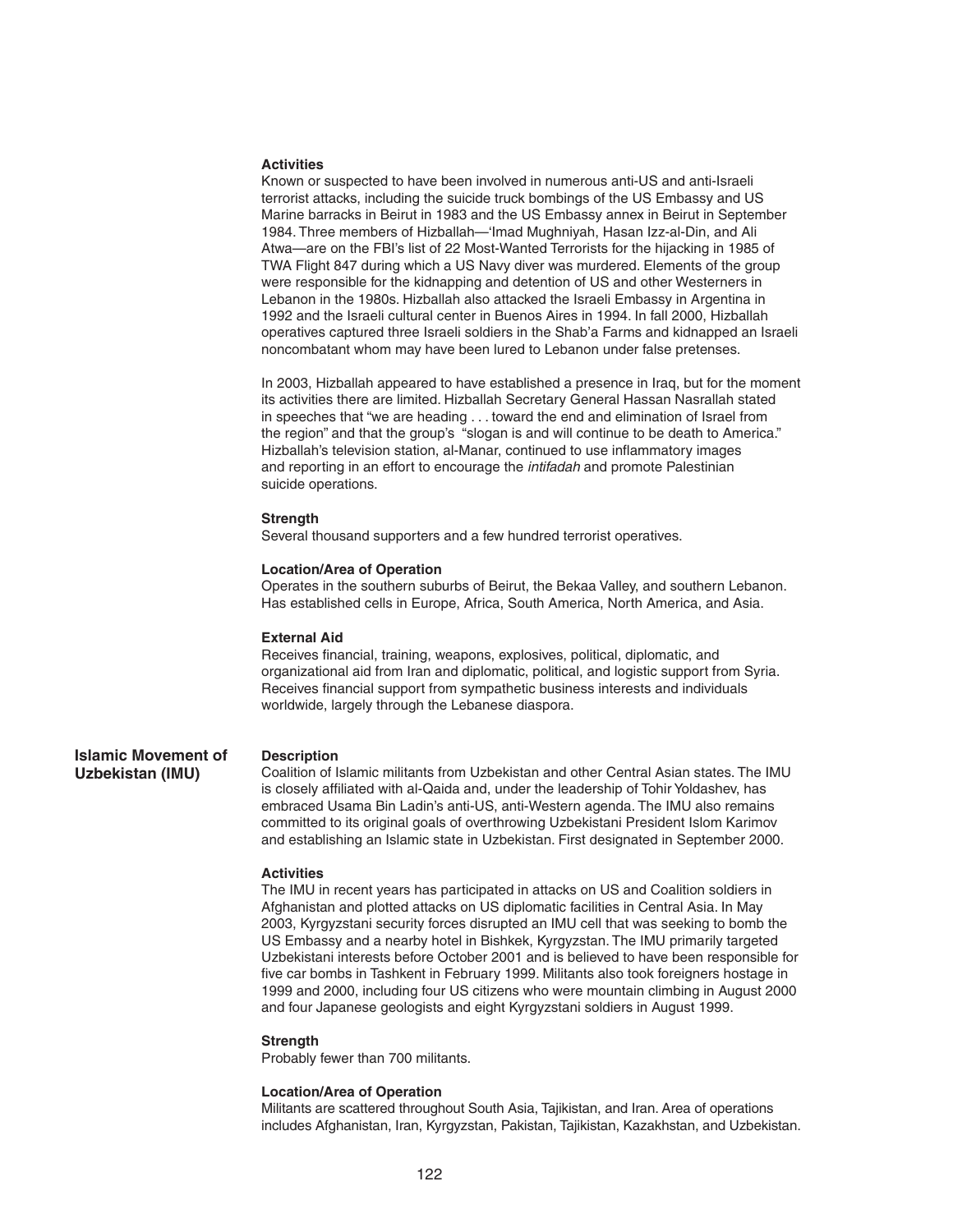#### **External Aid**

Support from other Islamic extremist groups and patrons in the Middle East and Central and South Asia.

# **Jaish-e-Mohammed (JEM) (Army of Mohammed)**

a.k.a. Tehrik ul-Furqaah, Khuddam-ul-Islam

#### **Description**

The Jaish-e-Mohammed is an Islamic extremist group based in Pakistan that was formed by Masood Azhar upon his release from prison in India in early 2000. The group's aim is to unite Kashmir with Pakistan. It is politically aligned with the radical political party, Jamiat Ulema-i-Islam Fazlur Rehman faction (JUI-F). The United States announced the addition of JEM to the US Treasury Department's Office of Foreign Asset Control (OFAC) list—which includes organizations that are believed to support terrorist groups and have assets in US jurisdiction that can be frozen or controlled—in October 2001 and the Foreign Terrorist Organization list in December 2001. By 2003, JEM had splintered into Khuddam ul-Islam (KUI) and Jamaat ul-Furqan (JUF). Pakistan banned KUA and JUF in November 2003. First designated in December 2001.

## **Activities**

The JEM's leader, Masood Azhar, was released from Indian imprisonment in December 1999 in exchange for 155 hijacked Indian Airlines hostages. The HUA kidnappings in 1994 by Omar Sheik of US and British nationals in New Delhi and the HUA/al-Faran kidnappings in July 1995 of Westerners in Kashmir were two of several previous HUA efforts to free Azhar. The JEM on 1 October 2001 claimed responsibility for a suicide attack on the Jammu and Kashmir legislative assembly building in Srinagar that killed at least 31 persons but later denied the claim. The Indian Government has publicly implicated the JEM—along with Lashkar-i-Tayyiba—for the attack on 13 December 2001 on the Indian Parliament that killed nine and injured 18. Pakistani authorities suspect that perpetrators of fatal anti-Christian attacks in Islamabad, Murree, and Taxila during 2002 were affiliated with the JEM.

## **Strength**

Has several hundred armed supporters located in Pakistan and in India's southern Kashmir and Doda regions and in the Kashmir valley, including a large cadre of former HUM members. Supporters are mostly Pakistanis and Kashmiris and also include Afghans and Arab veterans of the Afghan war. Uses light and heavy machineguns, assault rifles, mortars, improvised explosive devices, and rocket grenades.

## **Location/Area of Operation**

Pakistan. The JEM maintained training camps in Afghanistan until the fall of 2001.

#### **External Aid**

Most of the JEM's cadre and material resources have been drawn from the militant groups Harakat ul-Jihad-i-Islami (HUJI) and the Harakat ul-Mujahidin (HUM). The JEM had close ties to Afghan Arabs and the Taliban. Usama Bin Ladin is suspected of giving funding to the JEM. The JEM also collects funds through donation requests in magazines and pamphlets. In anticipation of asset seizures by the Pakistani Government, the JEM withdrew funds from bank accounts and invested in legal businesses, such as commodity trading, real estate, and production of consumer goods.

## **Jemaah Islamiya (JI)**

## **Description**

Jemaah Islamiya is a Southeast Asian–based terrorist network with links to al-Qaida. The network recruited and trained extremists in the late 1990s, following the stated goal of creating an Islamic state comprising Brunei, Indonesia, Malaysia, Singapore, the southern Philippines, and southern Thailand. First designated in October 2002.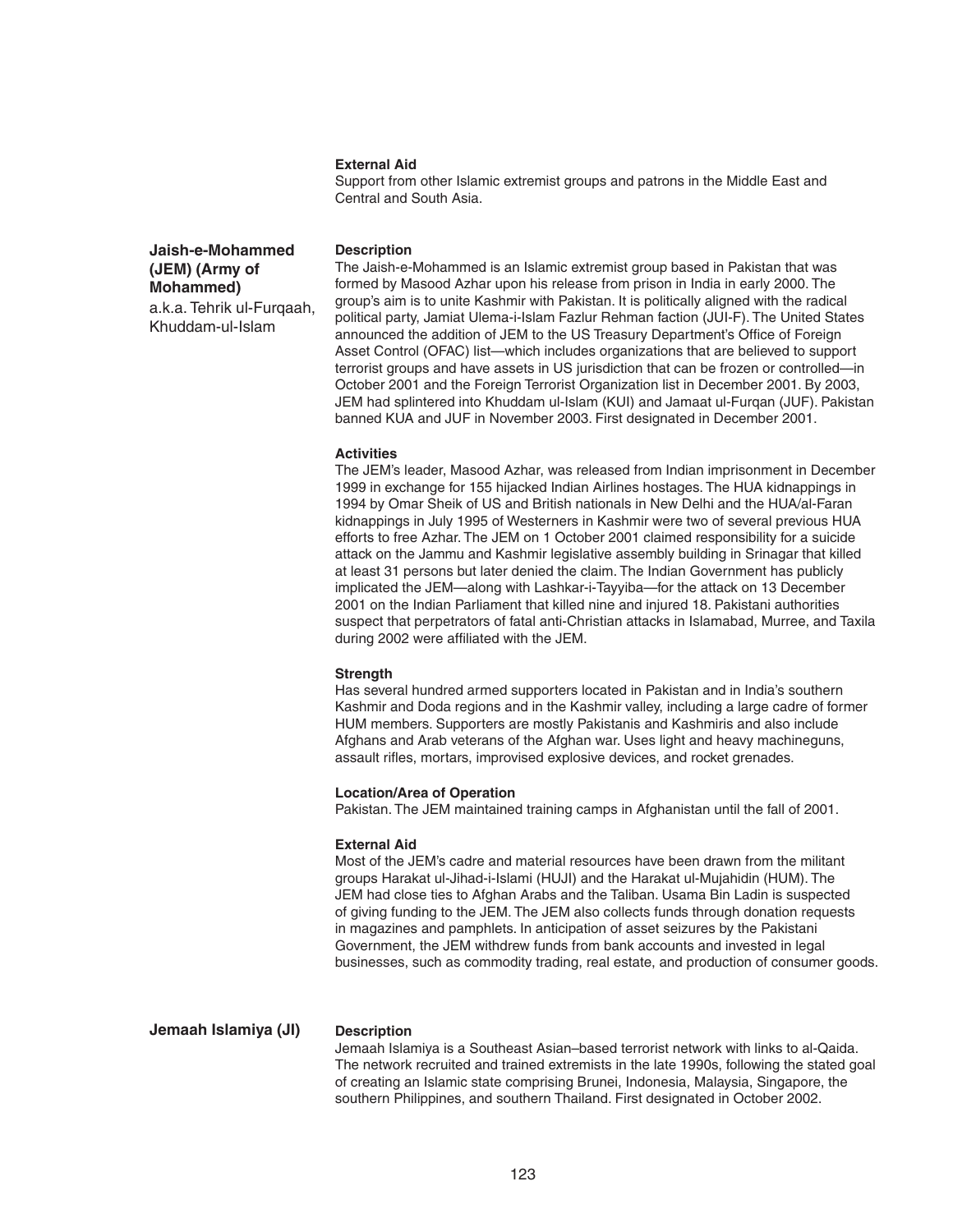JI was responsible for the bombing of the J. W. Marriott Hotel in Jakarta on 5 August 2003, the Bali bombings on 12 October 2002, and an attack against the Philippine Ambassador to Indonesia in August 2000. The Bali plot, which left more than 200 dead, was reportedly the final outcome of meetings in early 2002 in Thailand, where attacks against Singapore and soft targets such as tourist spots in the region were also considered. In December 2001, Singapore authorities uncovered a JI plot to attack the US and Israeli Embassies and British and Australian diplomatic buildings in Singapore, and in June 2003, Thai authorities disrupted a JI plan to attack several Western embassies and tourist sites there. Investigations also linked the JI to bombings in December 2000 where dozens of bombs were detonated in Indonesia and the Philippines, killing 22 in the Philippines and 15 in Indonesia.

The capture in August of Indonesian Riduan bin Isomoddin (a.k.a. Hambali), JI leader and al-Qaida Southeast Asia operations chief, damaged the JI, but the group maintains its ability to target Western interests in the region and to recruit new members through a network of radical Islamic schools based primarily in Indonesia.

#### **Strength**

Exact numbers are currently unknown, and Southeast Asian authorities continue to uncover and arrest additional JI elements. Elements of total JI members vary widely from the hundreds to the thousands.

#### **Location/Area of Operation**

JI is believed to have cells spanning Indonesia, Malaysia, the Philippines, southern Thailand, and Pakistan and may have some presence in neighboring countries.

#### **External Aid**

Investigations indicate that, in addition to raising its own funds, JI receives money and logistic assistance from Middle Eastern and South Asian contacts, nongovernmental organizations, and other groups—including al-Qaida.

## **Al-Jihad**

a.k.a. Jihad Group, Egyptian Islamic Jihad [EIJ]

#### **Description**

This Egyptian Islamic extremist group merged with Usama Bin Ladin's al-Qaida organization in June 2001. Active since the 1970s, the EIJ's primary goals traditionally have been to overthrow the Egyptian Government and replace it with an Islamic state and to attack US and Israeli interests in Egypt and abroad. EIJ members who didn't join al-Qaida retain the capability to conduct independent operations. First designated in October 1997.

## **Activities**

Historically specialized in armed attacks against high-level Egyptian Government personnel, including cabinet ministers, and car bombings against official US and Egyptian facilities. The original Jihad was responsible for the assassination in 1981 of Egyptian President Anwar Sadat. Claimed responsibility for the attempted assassinations of Interior Minister Hassan al-Alfi in August 1993 and Prime Minister Atef Sedky in November 1993. Has not conducted an attack inside Egypt since 1993 and has never successfully targeted foreign tourists there. Responsible for Egyptian Embassy bombing in Islamabad in 1995, and in 1998 an attack against US Embassy in Albania was thwarted.

# **Strength**

Unknown, but probably has several hundred hard-core members.

## **Location/Area of Operation**

Historically operated in the Cairo area, but most of its network is outside Egypt, including Yemen, Afghanistan, Pakistan, Lebanon, and the United Kingdom, and its activities have been centered outside Egypt for several years.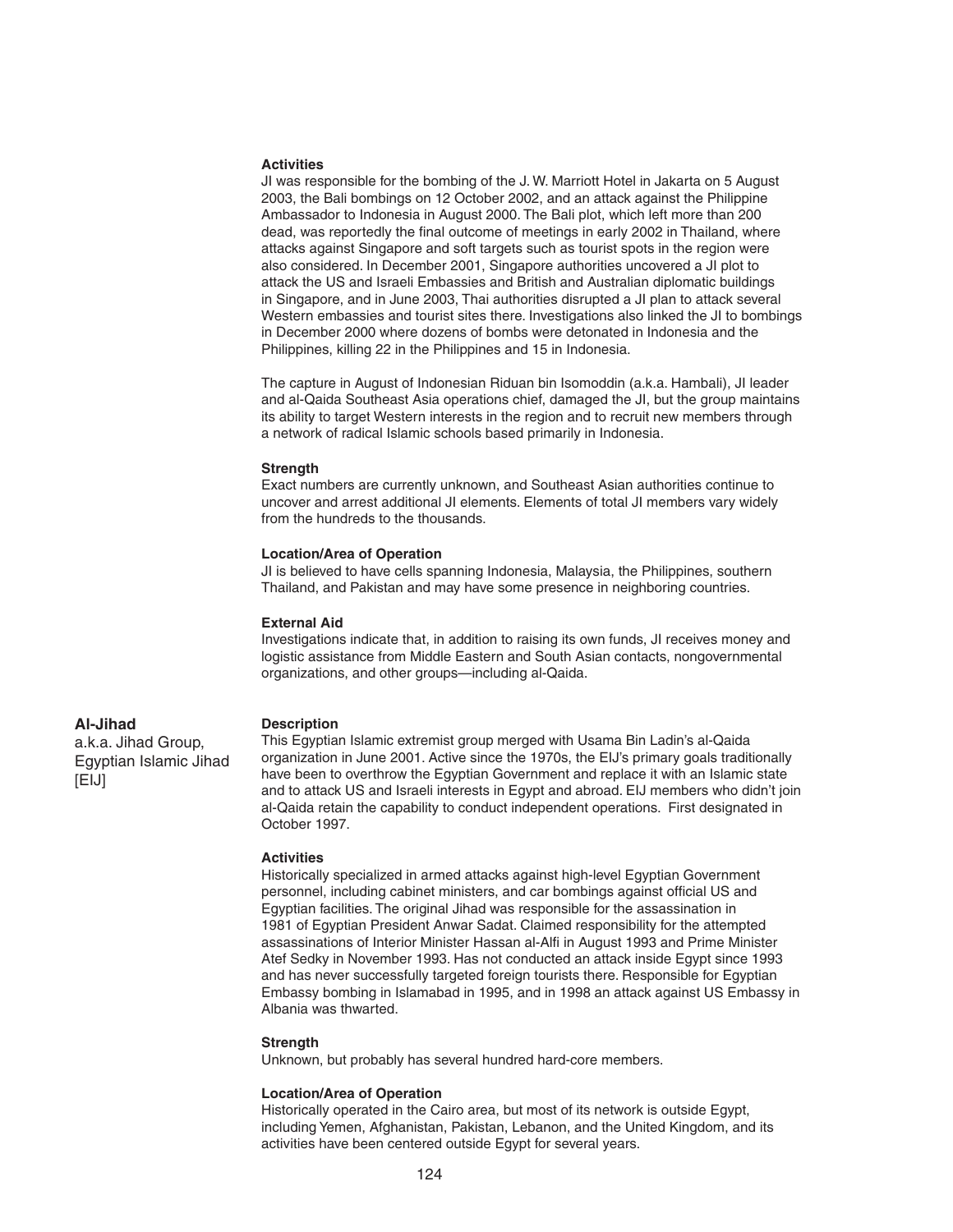## **External Aid**

Unknown. The Egyptian Government claims that Iran supports the Jihad. Received most of its funding from al-Qaida after early 1998—close ties that culminated in the eventual merger of the two groups. Some funding may come from various Islamic nongovernmental organizations, cover businesses, and criminal acts.

## **Kahane Chai** a.k.a. Kach

# **Description**

Stated goal is to restore the biblical state of Israel. Kach (founded by radical Israeli-American rabbi Meir Kahane) and its offshoot Kahane Chai, which means "Kahane Lives," (founded by Meir Kahane's son Binyamin following his father's assassination in the United States) were declared terrorist organizations in March 1994 by the Israeli Cabinet under the 1948 Terrorism Law. This followed the groups' statements in support of Dr. Baruch Goldstein's attack in February 1994 on the al-Ibrahimi Mosque-Goldstein was affiliated with Kach—and their verbal attacks on the Israeli Government. Palestinian gunmen killed Binyamin Kahane and his wife in a drive-by shooting in December 2000 in the West Bank. Kahane Chai and Kach were first designated separately in October 1997.

## **Activities**

The group has organized protests against the Israeli Government. Kach has harassed and threatened Arabs, Palestinians, and Israeli Government officials. Has vowed revenge for the deaths of Binyamin Kahane and his wife. Suspected of involvement in a number of low-level attacks since the start of the al-Aqsa intifadh.

#### **Strength**

Unknown.

## **Location/Area of Operation**

Israel and West Bank settlements, particularly Qiryat Arba' in Hebron.

#### **External Aid**

Receives support from sympathizers in the United States and Europe.

## **Description**

Founded in 1978 as a Marxist-Leninist insurgent group primarily composed of Turkish Kurds. The group's goal has been to establish an independent, democratic Kurdish state in the Middle East. In the early 1990s, the PKK moved beyond rural-based insurgent activities to include urban terrorism. Turkish authorities captured Chairman Abdullah Ocalan in Kenya in early 1999; the Turkish State Security Court subsequently sentenced him to death. In August 1999, Ocalan announced a "peace initiative," ordering members to refrain from violence and requesting dialogue with Ankara on Kurdish issues. At a PKK Congress in January 2000, members supported Ocalan's initiative and claimed the group now would use only political means to achieve its public goal of improved rights for Kurds in Turkey. In April 2002 at its 8<sup>th</sup> Party Congress, the PKK changed its name to the Kurdistan Freedom and Democracy Congress (KADEK) and proclaimed a commitment to nonviolent activities in support of Kurdish rights. Despite this pledge, a PKK/KADEK spokesman stated that its armed wing, The People's Defense Force, would not disband or surrender its weapons for reasons of self-defense. In late 2003, the group sought to engineer another political face-lift, renaming the group Kongra-Gel (KGK) and brandishing its "peaceful" intentions, while continuing to commit attacks and refuse disarmament. First designated in October 1997.

**Kongra-Gel (KGK) (Kurdistan Workers' Party, PKK, KADEK)** a.k.a. Kurdistan People's Congress, Kurdistan Freedom and Democracy **Congress** (KADEK), Freedom and Democracy Congress of Kurdistan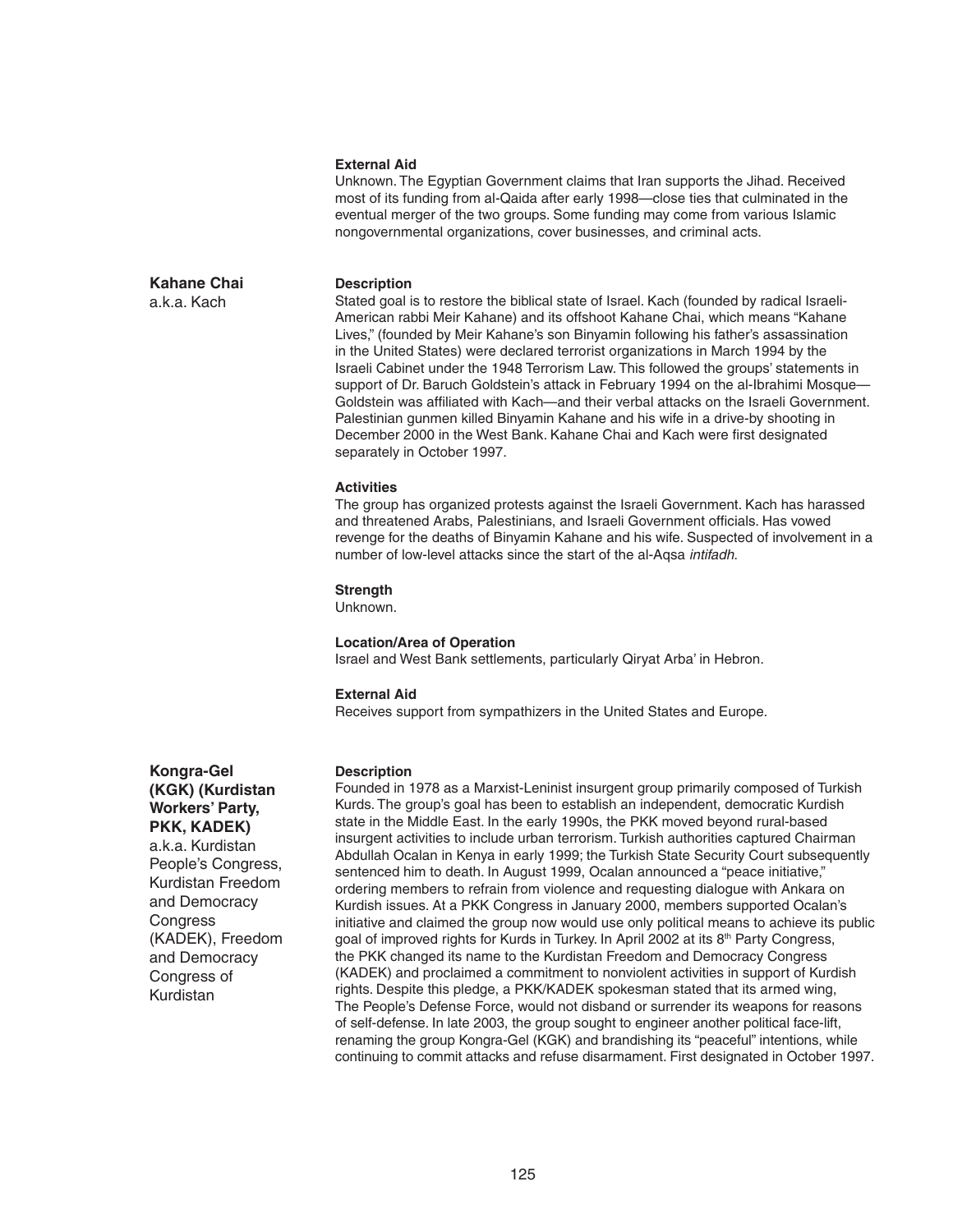Primary targets have been Turkish Government security forces in Turkey, local Turkish officials, and villagers who oppose the organization in Turkey. Conducted attacks on Turkish diplomatic and commercial facilities in dozens of West European cities in 1993 and again in spring 1995. In an attempt to damage Turkey's tourist industry, the then PKK bombed tourist sites and hotels and kidnapped foreign tourists in the early-tomid 1990s. KGK continued to engage in violent acts—including at least one terrorist attack—against the Turkish state in 2003. Several members were arrested in Istanbul in late 2003 in possession of explosive materials.

#### **Strength**

Approximately 4,000 to 5,000, most of whom currently are located in northern Iraq. Has thousands of sympathizers in Turkey and Europe.

#### **Location/Area of Operation**

Operates primarily in Turkey, Europe, and the Middle East.

## **External Aid**

Has received safehaven and modest aid from Syria, Iraq, and Iran. Syria and Iran appear to cooperate with Turkey against KGK in a limited fashion when it serves their immediate interests. KGK uses Europe for fundraising and conducting political propaganda.

**Lashkar–Tayyiba (LT) (Army of the Righteous)**

#### **Description**

The LT is the armed wing of the Pakistan-based religious organization, Markaz-ud-Dawa-wal-Irshad (MDI)—a Sunni anti-US missionary organization formed in 1989. The LT is led by Hafiz Muhammad Saeed and is one of the three-largest and besttrained groups fighting in Kashmir against India; it is not connected to a political party. The United States in October 2001 announced the addition of the LT to the US Treasury Department's Office of Foreign Asset Control (OFAC) list—which includes organizations that are believed to support terrorist groups and have assets in US jurisdiction that can be frozen or controlled. The group was banned, and the Pakistani Government froze its assets in January 2002. The LT is also known by the name of its associated organization, Jamaat ud-Dawa (JUD). Musharraf placed JUD on a watchlist in November 2003. First designated in December 2001.

## **Activities**

The LT has conducted a number of operations against Indian troops and civilian targets in Jammu and Kashmir since 1993. The LT claimed responsibility for numerous attacks in 2001, including an attack in January on Srinagar airport that killed five Indians along with six militants; an attack on a police station in Srinagar that killed at least eight officers and wounded several others; and an attack in April against Indian border-security forces that left at least four dead. The Indian Government publicly implicated the LT—along with JEM—for the attack on 13 December 2001 on the Indian Parliament building, although concrete evidence is lacking. The LT is also suspected of involvement in the attack on 14 May 2002 on an Indian Army base in Kaluchak that left 36 dead. Senior al-Qaida lieutenant Abu Zubaydah was captured at an LT safehouse in Faisalabad in March 2002, suggesting some members are facilitating the movement of al-Qaida members in Pakistan.

## **Strength**

Has several thousand members in Azad Kashmir, Pakistan, and in southern Jammu and Kashmir and Doda regions and in the Kashmir valley. Almost all LT cadres are Pakistanis from madrassas across Pakistan and Afghan veterans of the Afghan wars. Uses assault rifles, light and heavy machineguns, mortars, explosives, and rocketpropelled grenades.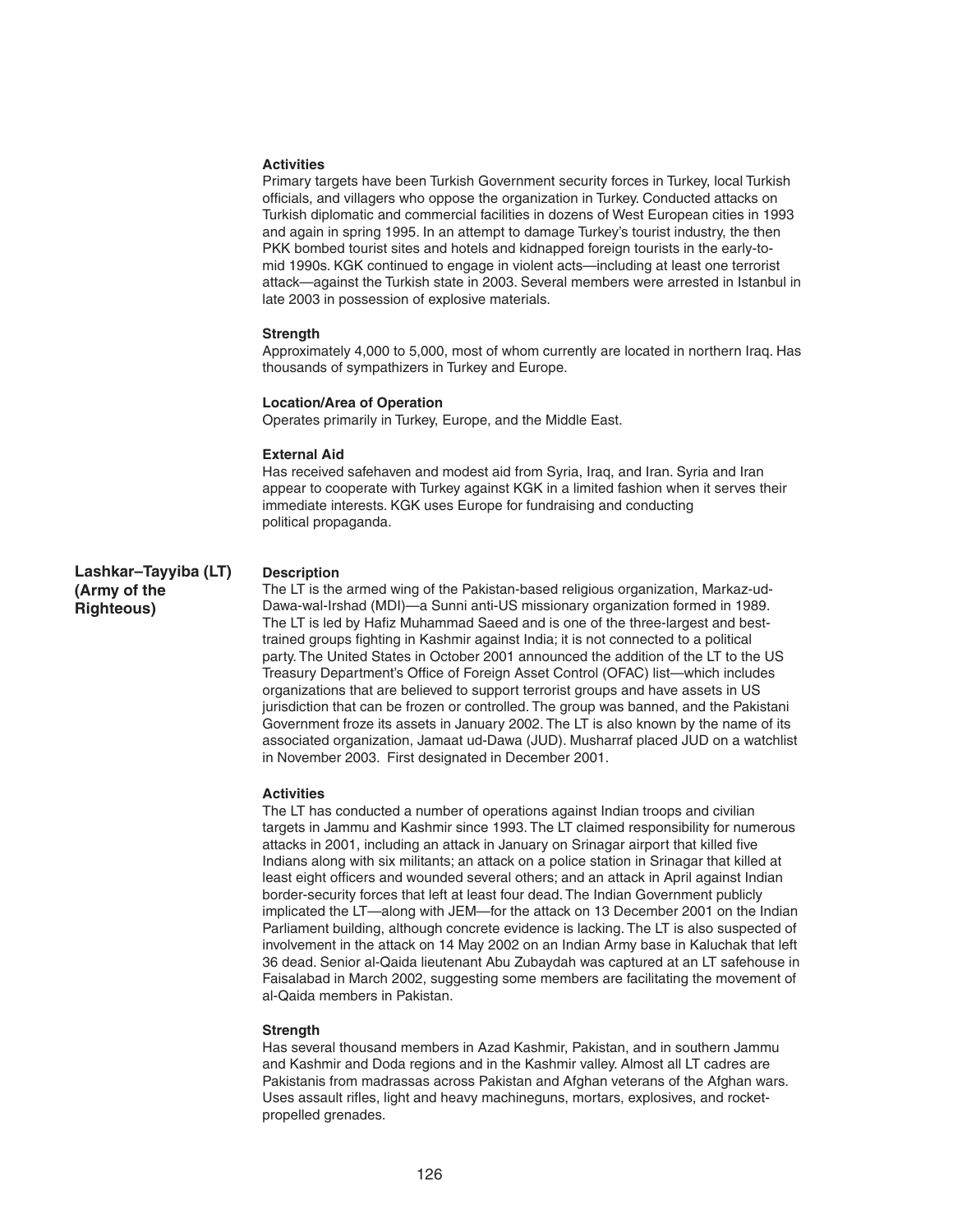## **Location/Area of Operation**

Based in Muridke (near Lahore) and Muzaffarabad.

#### **External Aid**

Collects donations from the Pakistani community in the Persian Gulf and United Kingdom, Islamic NGOs, and Pakistani and other Kashmiri business people. The LT also maintains a Web site (under the name of its associated organization Jamaat ud-Daawa), through which it solicits funds and provides information on the group's activities. The amount of LT funding is unknown. The LT maintains ties to religious/ military groups around the world, ranging from the Philippines to the Middle East and Chechnya through the fraternal network of its parent organization Jamaat ud-Dawa (formerly Markaz Dawa ul-Irshad). In anticipation of asset seizures by the Pakistani Government, the LT withdrew funds from bank accounts and invested in legal businesses, such as commodity trading, real estate, and production of consumer goods.

# **Lashkar-i-Jhangvi (LJ)**

(Army of Jhangvi)

## **Description**

Lashkar I Jhangvi (LJ) is the militant offshoot of the Sunni sectarian group Sipah-i-Sahaba Pakistan (SSP). The group focuses primarily on anti-Shia attacks and was banned by Pakistani President Musharraf in August 2001 as part of an effort to rein in sectarian violence. Many of its members then sought refuge with the Taliban in Afghanistan, with whom they had existing ties. After the collapse of the Taliban, LJ members became active in aiding other terrorists with safehouses, false identities, and protection in Pakistani cities, including Karachi, Peshawar, and Rawalpindi. In January 2003, the United States added LJ to the list of Foreign Terrorist Organizations. First designated in January 2003.

## **Activities**

LJ specializes in armed attacks and bombings. The group attempted to assassinate former Prime Minister Nawaz Sharif and his brother Shabaz Sharif, Chief Minister of Punjab Province, in January 1999. Pakistani authorities have publicly linked LJ members to the kidnap and murder of US journalist Daniel Pearl in early 2002. Police officials initially suspected LJ members were involved in the two suicide car-bombings in Karachi in 2002—against a French shuttle bus in May and the US Consulate in June—but their subsequent investigations have not led to any LJ members being charged in the attacks. Similarly, press reports have linked LJ to attacks on Christian targets in Pakistan, including a grenade assault on the Protestant International Church in Islamabad in March 2002 that killed two US citizens, but no formal charges have been filed against the group. Pakistani authorities believe LJ was responsible for the bombing in July 2003 of a Shiite mosque in Quetta, Pakistan.

## **Strength**

Probably fewer than 100.

## **Location/Area of Operation**

LJ is active primarily in Punjab and Karachi. Some members travel between Pakistan and Afghanistan.

#### **External Aid**  Unknown.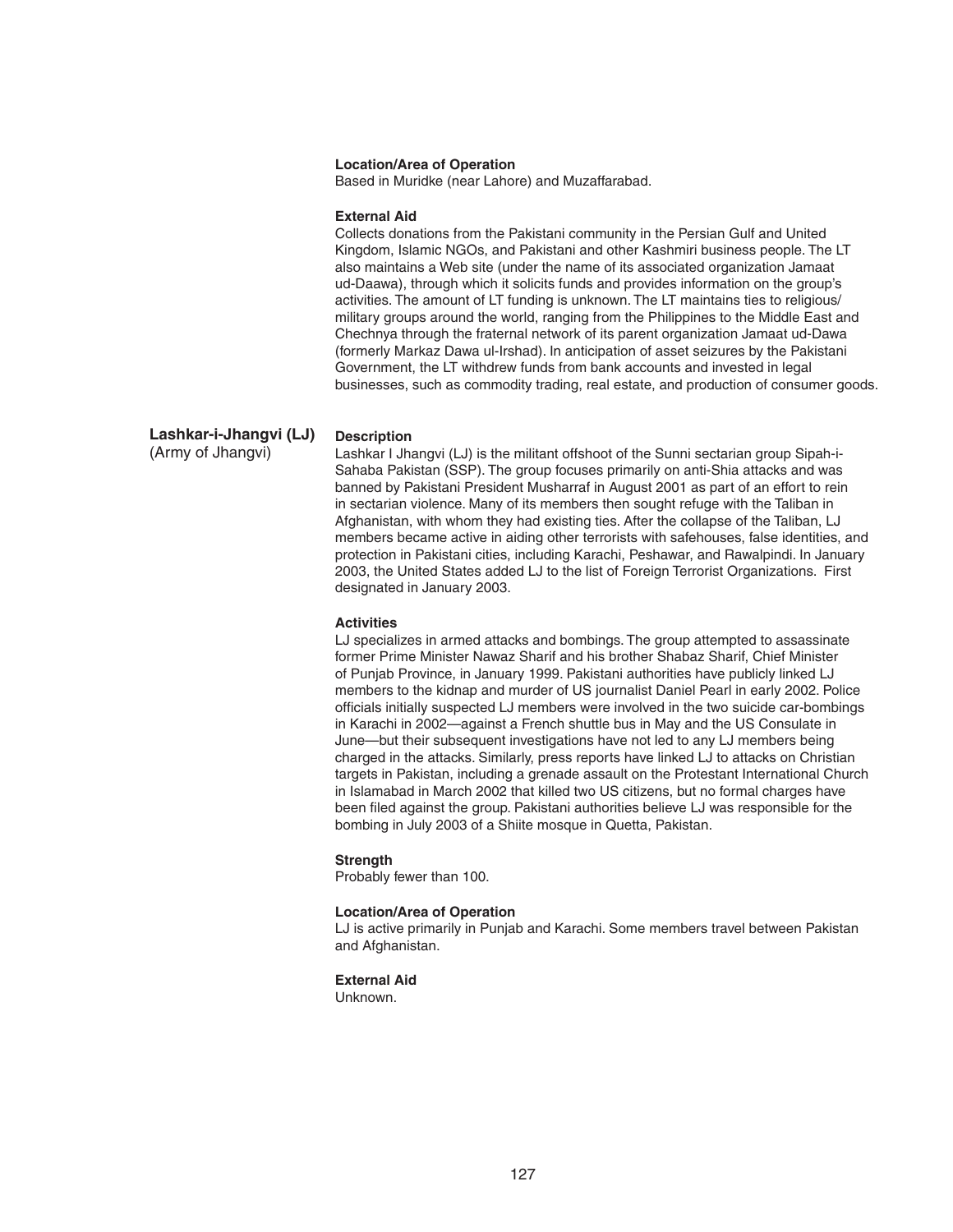# **Liberation Tigers of Tamil Eelam (LTTE)**

Other known front organizations: World Tamil Association (WTA), World Tamil Movement (WTM), the Federation of Associations of Canadian Tamils (FACT), the Ellalan Force, and the Sangilian Force.

#### **Description**

Founded in 1976, the LTTE is the most powerful Tamil group in Sri Lanka and uses overt and illegal methods to raise funds, acquire weapons, and publicize its cause of establishing an independent Tamil state. The LTTE began its armed conflict with the Sri Lankan Government in 1983 and has relied on a guerrilla strategy that includes the use of terrorist tactics. The LTTE is currently observing a cease-fire agreement with the Sri Lankan Government. First designated in October 1997. **Activities** 

The Tigers have integrated a battlefield insurgent strategy with a terrorist program that targets not only key personnel in the countryside but also senior Sri Lankan political and military leaders in Colombo and other urban centers. The Tigers are most notorious for their cadre of suicide bombers, the Black Tigers. Political assassinations and bombings are commonplace.

## **Strength**

Exact strength is unknown, but the LTTE is estimated to have 8,000 to 10,000 armed combatants in Sri Lanka, with a core of trained fighters of approximately 3,000 to 6,000. The LTTE also has a significant overseas support structure for fundraising, weapons procurement, and propaganda activities.

# **Location/Area of Operations**

The Tigers control most of the northern and eastern coastal areas of Sri Lanka but have conducted operations throughout the island. Headquartered in northern Sri Lanka, LTTE leader Velupillai Prabhakaran has established an extensive network of checkpoints and informants to keep track of any outsiders who enter the group's area of control.

## **External Aid**

The LTTE's overt organizations support Tamil separatism by lobbying foreign governments and the United Nations. The LTTE also uses its international contacts to procure weapons, communications, and any other equipment and supplies it needs. The LTTE exploits large Tamil communities in North America, Europe, and Asia to obtain funds and supplies for its fighters in Sri Lanka.

# **Description**

The MEK philosophy mixes Marxism and Islam. Formed in the 1960s, the organization was expelled from Iran after the Islamic Revolution in 1979, and its primary support came from the former Iraqi regime of Saddam Hussein since the late 1980s. The MEK's history is filled with anti-Western attacks as well as terrorist attacks on the interests of the clerical regime in Iran and abroad. The MEK now advocates the overthrow of the Iranian regime and its replacement with the group's own leadership. First designated in October 1997.

## **Activities**

The group's worldwide campaign against the Iranian Government stresses propaganda and occasionally uses terrorism. During the 1970s, the MEK killed US military personnel and US civilians working on defense projects in Tehran and supported the takeover in 1979 of the US Embassy in Tehran. In 1981, the MEK detonated bombs in the head office of the Islamic Republic Party and the Premier's office, killing some 70 high-ranking Iranian officials, including chief Justice Ayatollah Mohammad Beheshti, President Mohammad-Ali Rajaei, and Premier Mohammad-Javad Bahonar. Near the end of the war with Iran during 1980-88, Baghdad armed the MEK with military equipment and sent it into action against Iranian forces. In 1991, it assisted the Government of Iraq in suppressing the Shia and Kurdish uprisings in southern Iraq and the Kurdish uprisings in the north. In April 1992, the MEK conducted near-simultaneous attacks on Iranian Embassies and installations in 13 countries, demonstrating the group's ability to mount large-scale operations overseas. In April 1999, the MEK

# **Mujahedin-e Khalq Organization (MEK or MKO)** a.k.a. The National

Liberation Army of Iran (NLA, the militant wing of the MEK), the People's Mujahedin of Iran (PMOI), National Council of Resistance (NCR), the National Council of Resistance of Iran (NCRI), Muslim Iranian Student's Society (front organization used to garner financial support)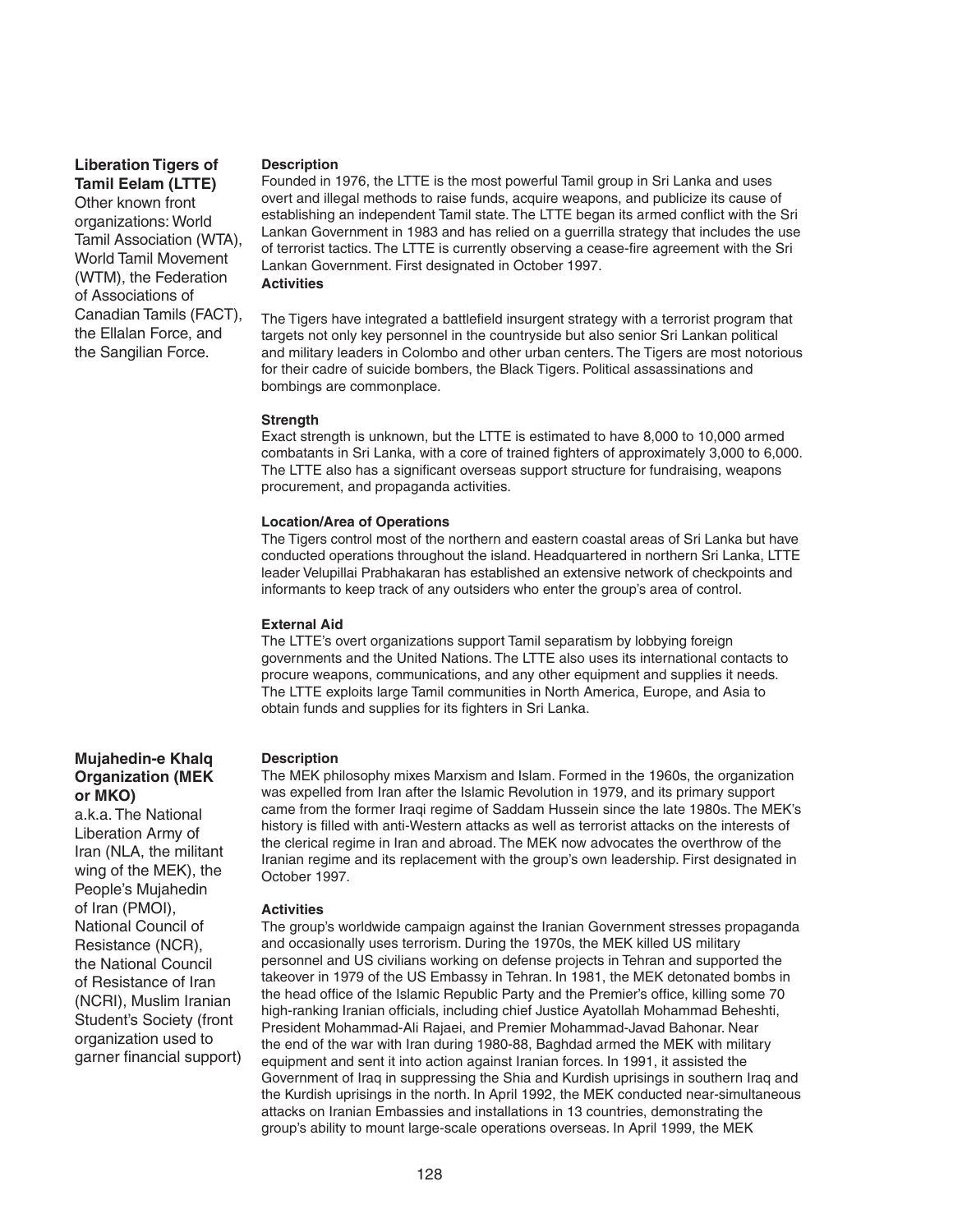targeted key military officers and assassinated the deputy chief of the Armed Forces General Staff. In April 2000, the MEK attempted to assassinate the commander of the Nasr Headquarters—Tehran's interagency board responsible for coordinating policies on Iraq. The normal pace of anti-Iranian operations increased during the "Operation Great Bahman" in February 2000, when the group launched a dozen attacks against Iran. In 2000 and 2001, the MEK was involved regularly in mortar attacks and hit-andrun raids on Iranian military and law-enforcement units and government buildings near the Iran-Iraq border, although MEK terrorism in Iran declined throughout the remainder of 2001. In February 2000, for example, the MEK launched a mortar attack against the leadership complex in Tehran that houses the offices of the Supreme Leader and the President. Coalition aircraft bombed MEK bases during Operation Iraqi Freedom, and the Coalition forced the MEK forces to surrender in May 2003. The future of the MEK forces remains undetermined with Coalition forces.

## **Strength**

Some 3,800 members are confined to Camp Ashraf, the MEK's main compound near Baghdad, where they remain under Coalition control. As a condition of the cease-fire agreement, the group relinquished its weapons, including tanks, armored vehicles, and heavy artillery.

#### **Location/Area of Operation**

In the 1980s, the MEK's leaders were forced by Iranian security forces to flee to France. On resettling in Iraq in 1987, almost all of its armed units were stationed in fortified bases near the border with Iran. Since Operation Iraqi Freedom, the bulk of the group is limited to Camp Ashraf though an overseas support structure remains with associates and supporters scattered throughout Europe and North America.

## **External Aid**

Before Operation Iraqi Freedom, the group received all of its military assistance, and most of its financial support, from the former Iraqi regime. The MEK also has used front organizations to solicit contributions from expatriate Iranian communities.

**National Liberation** 

# **Description**

Marxist insurgent group formed in 1965 by urban intellectuals inspired by Fidel Castro and Che Guevara. In October 2003, the Colombian Government released top ELN leader Felipe Torres from prison, hoping to spur the ELN to accept government demands to declare a cease-fire and come back to the negotiating table, but by year's end peace talks had not commenced. First designated in October 1997. **Army (ELN)–Colombia**

## **Activities**

Kidnapping, hijacking, bombing, and extortion. Minimal conventional military capability. Annually conducts hundreds of kidnappings for ransom, often targeting foreign employees of large corporations, especially in the petroleum industry. Derives some revenue from taxation of the illegal narcotics industry. Frequently assaults energy infrastructure and has inflicted major damage on pipelines and the electric distribution network. In September, the ELN kidnapped eight foreign tourists, but they have all since either escaped or been released.

## **Strength**

Approximately 3,000 armed combatants and an unknown number of active supporters.

## **Location/Area of Operation**

Mostly in rural and mountainous areas of north, northeast, and southwest Colombia and Venezuela border regions.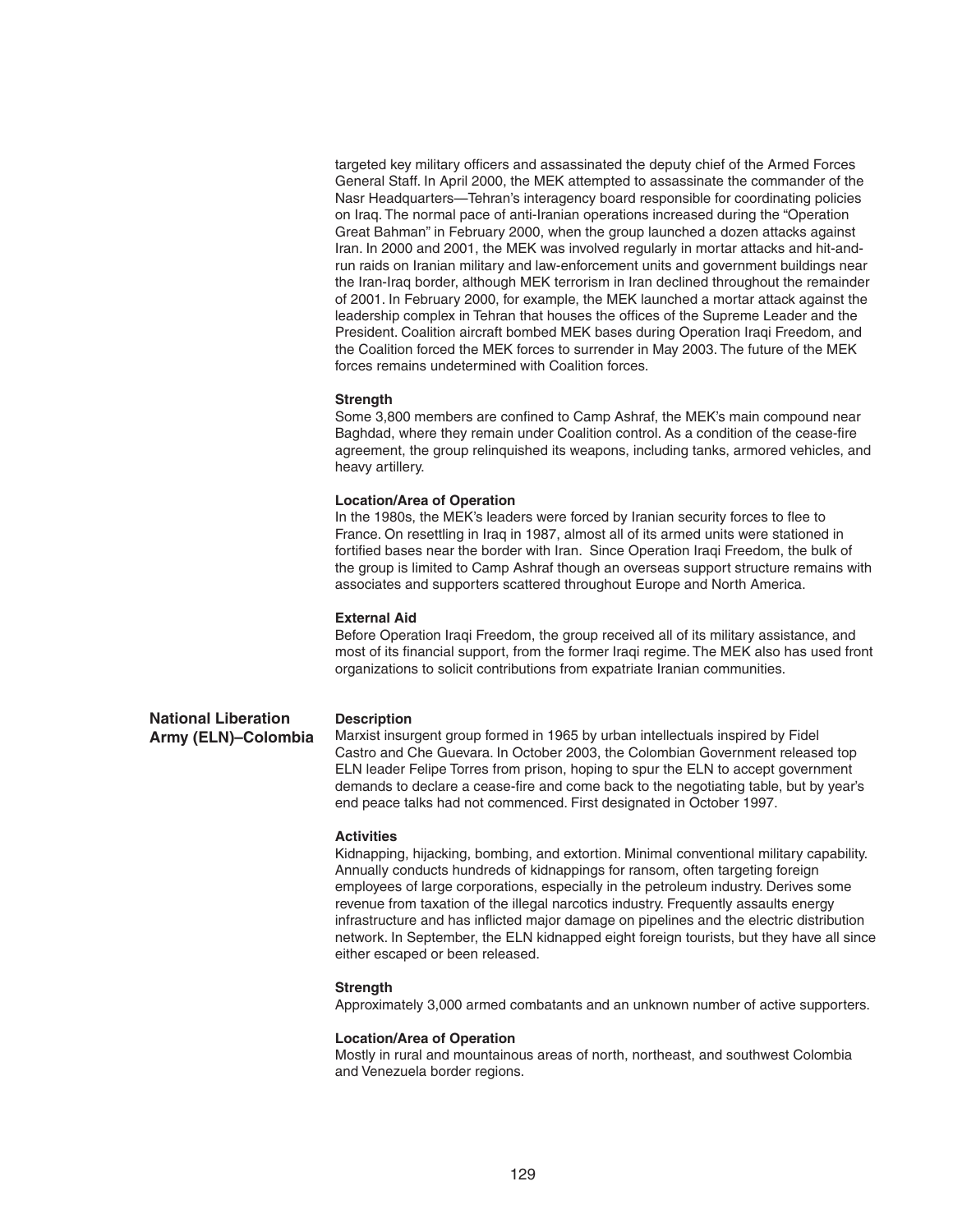## **External Aid**

Cuba provides some degree of safehaven, medical care, and political consultation. Reports persist that ELN members are often able to obtain safehaven inside Venezuelan territory near the Colombian border.

**The Palestine Islamic Jihad (PIJ)** 

#### **Description**

Originated among militant Palestinians in the Gaza Strip during the 1970s. Committed to the creation of an Islamic Palestinian state and the destruction of Israel through holy war. Also opposes moderate Arab governments that it believes have been tainted by Western secularism. First designated in October 1997.

## **Activities**

PIJ activists have conducted many attacks including large-scale suicide bombings against Israeli civilian and military targets. The group decreased its operational activity in 2003 but still claimed numerous attacks against Israeli interests. The group has not yet targeted US interests and continues to confine its attacks to Israelis inside Israel and the territories. US citizens have died in attacks mounted by the PIJ.

## **Strength**

Unknown.

## **Location/Area of Operation**

Primarily Israel, the West Bank, and Gaza Strip. The group's leadership resides in Syria and Lebanon, as well as other parts of the Middle East.

## **External Aid**

Receives financial assistance from Iran and limited logistic support assistance from Syria.

# **Palestine Liberation Front (PLF)**

## **Description**

Broke away from the PFLP-GC in the late 1970's. Later, split again into pro-PLO, pro-Syrian, and pro-Libyan factions. Pro-PLO faction led by Muhammad Abbas (a.k.a. Abu Abbas) had been based in Baghdad. Abbas himself was detained by Coalition Forces in April 2003 and subsequently died in custody of natural causes in March 2004. First designated in October 1997.

# **Activities**

The Abu Abbas–led faction is known for aerial attacks against Israel. Abbas's group also was responsible for the attack in 1985 on the Italian cruise ship Achille Lauro and the murder of US citizen Leon Klinghoffer. Has become more active since the start of the al-Aqsa *intifadah*, and several PLF members have been arrested by Israeli authorities for planning attacks in Israel and the West Bank.

## **Strength**

Unknown.

# **Location/Area of Operation**

Based in Iraq since 1990 and has a presence in Lebanon and the West Bank.

## **External Aid**

Had received support mainly from Iraq. Has received support from Libya in the past.

## **Description**

**Popular Front for the Liberation of Palestine (PFLP)** 

Marxist-Leninist group founded in 1967 by George Habash—as a member of the PLO—when it broke away from the Arab Nationalist Movement. The PFLP does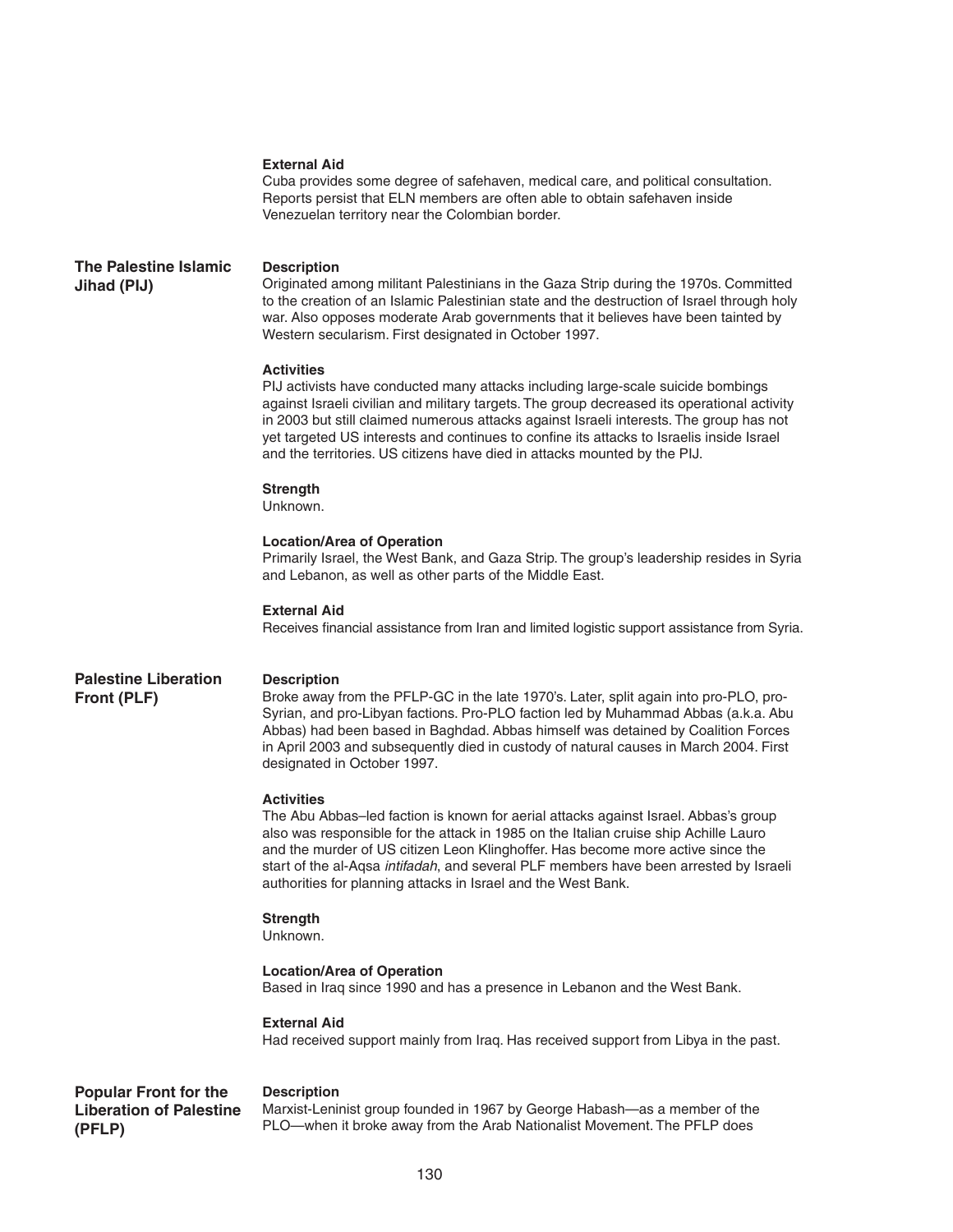not view the Palestinian struggle as a religious one, seeing it instead as a broader revolution against Western imperialism. The group earned a reputation for spectacular international attacks, including airline hijackings that have killed at least 20 US citizens. The PFLP is opposed to the Oslo process. First designated in October 1997.

## **Activities**

Committed numerous international terrorist attacks during the 1970s. Since 1978 has conducted attacks against Israeli or moderate Arab targets, including killing a settler and her son in December 1996. The PFLP has stepped up its operational activity since the start of the current *intifadh* highlighted by its assassination of the Israeli Tourism Minster in October 2001 to avenge Israel's killing of the PFLP Secretary General earlier that year.

# **Strength**

Unknown.

## **Location/Area of Operation**

Syria, Lebanon, Israel, West Bank, and Gaza Strip.

## **External Aid**

Receives safehaven and some logistic assistance from Syria.

**Popular Front for the Liberation of Palestine–General Command (PFLP-GC)** 

#### **Description**

Split from the PFLP in 1968, claiming it wanted to focus more on fighting and less on politics. Violently opposed to Arafat's PLO. Led by Ahmad Jabril, a former captain in the Syrian Army. Jabril's son, Jihad, was killed by a car bomb in May 2002. Closely tied to both Syria and Iran. First designated in October 1997.

## **Activities**

Carried out dozens of attacks in Europe and the Middle East during the 1970s and 1980s. Known for cross-border terrorist attacks into Israel using unusual means, such as hot air balloons and motorized hang gliders. Primary focus now on guerrilla operations in southern Lebanon and small-scale attacks in Israel, West Bank, and Gaza Strip.

## **Strength**

Several hundred.

## **Location/Area of Operation**

Headquartered in Damascus with bases in Lebanon.

#### **External Aid**

Receives logistic and military support from Syria and financial support from Iran.

| <b>Al-Qaida</b> |                             |  |  |  |
|-----------------|-----------------------------|--|--|--|
|                 | $\sim$ $\sim$ $\sim$ $\sim$ |  |  |  |

#### **Description**

Established by Usama Bin Ladin in the late 1980s to bring together Arabs who fought in Afghanistan against the Soviet Union. Helped finance, recruit, transport, and train Sunni Islamic extremists for the Afghan resistance. Current goal is to establish a pan-Islamic Caliphate throughout the world by working with allied Islamic extremist groups to overthrow regimes it deems "non-Islamic" and expelling Westerners and non-Muslims from Muslim countries—particularly Saudi Arabia. Issued statement under banner of "the World Islamic Front for Jihad Against the Jews and Crusaders" in February 1998, saying it was the duty of all Muslims to kill US citizens—civilian or military—and their allies everywhere. Merged with Egyptian Islamic Jihad (Al-Jihad) in June 2001. First designated in October 1999. a.k.a. Qa'idat al-Jihad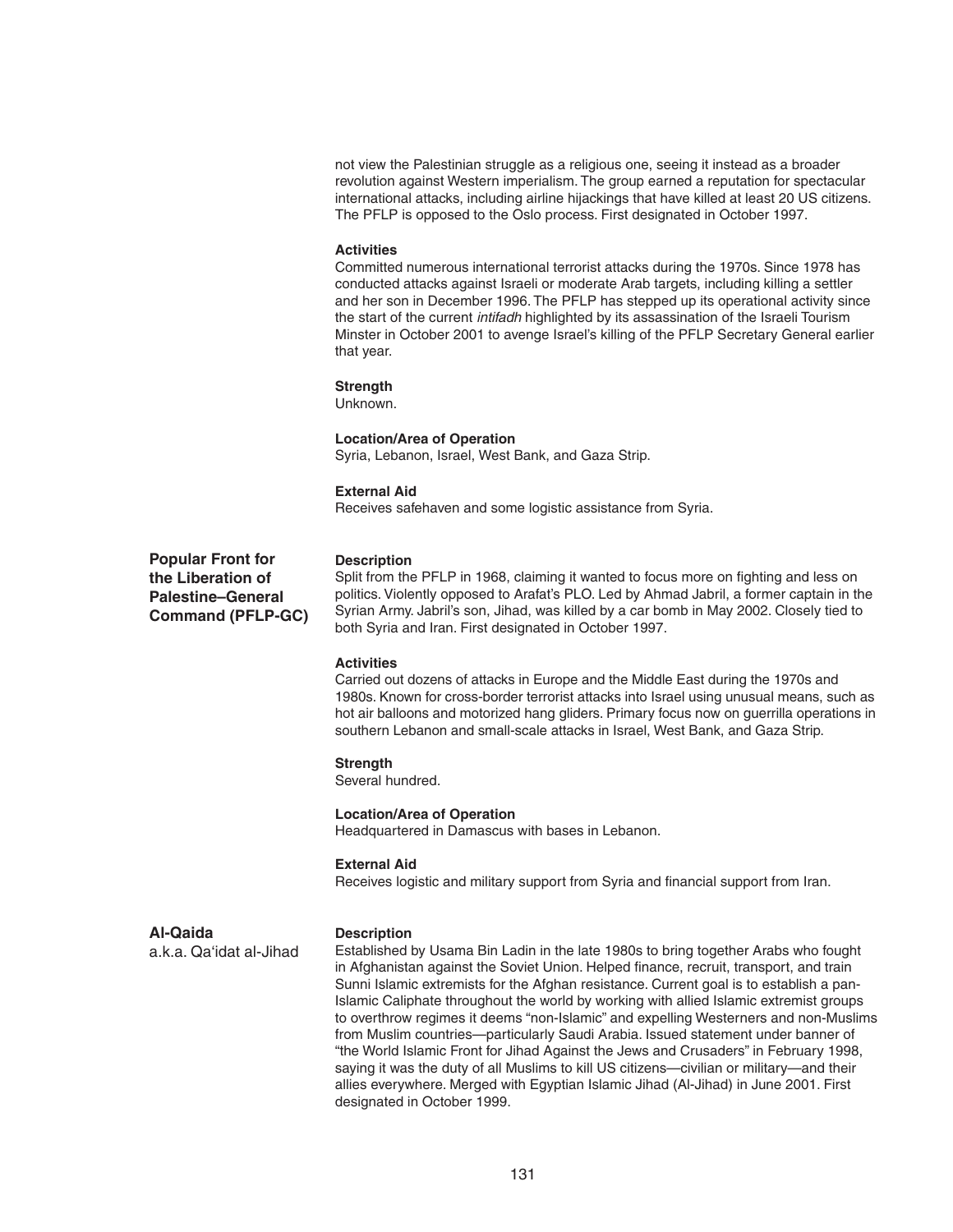In 2003, carried out the assault and bombing on 12 May of three expatriate housing complexes in Riyadh, Saudi Arabia, that killed 20 and injured 139. Assisted in carrying out the bombings on 16 May in Casablanca, Morocco, of a Jewish center, restaurant, nightclub, and hotel that killed 41 and injured 101. Probably supported the bombing of the J.W. Marriott Hotel in Jakarta, Indonesia, on 5 August that killed 17 and injured 137. Responsible for the assault and bombing on 9 November of a housing complex in Riyadh, Saudi Arabia, that killed 17 and injured 100. Conducted the bombings of two synagogues in Istanbul, Turkey, on 15 November that killed 23 and injured 200 and the bombings in Istanbul of the British Consulate and HSBC Bank on 20 November that resulted in 27 dead and 455 injured. Has been involved in some attacks in Afghanistan and Iraq.

In 2002, carried out bombing on 28 November of hotel in Mombasa, Kenya, killing 15 and injuring 40. Probably supported a nightclub bombing in Bali, Indonesia, on 12 October that killed about 180. Responsible for an attack on US military personnel in Kuwait, on 8 October, that killed one US soldier and injured another. Directed a suicide attack on the MV Limburg off the coast of Yemen, on 6 October that killed one and injured four. Carried out a firebombing of a synagogue in Tunisia on 11 April that killed 19 and injured 22. On 11 September 2001, 19 al-Qaida suicide attackers hijacked and crashed four US commercial jets—two into the World Trade Center in New York City, one into the Pentagon near Washington, DC, and a fourth into a field in Shanksville, Pennsylvania, leaving about 3,000 individuals dead or missing. Directed the attack on the USS Cole in the port of Aden, Yemen, on 12 October 2000 killing 17 US Navy members and injuring another 39.

Conducted the bombings in August 1998 of the US Embassies in Nairobi, Kenya, and Dar es Salaam, Tanzania, that killed at least 301 individuals and injured more than 5,000 others. Claims to have shot down US helicopters and killed US servicemen in Somalia in 1993 and to have conducted three bombings that targeted US troops in Aden, Yemen, in December 1992.

Al-Qaida is linked to the following plans that were disrupted or not carried out: to assassinate Pope John Paul II during his visit to Manila in late 1994, to kill President Clinton during a visit to the Philippines in early 1995, to bomb in midair a dozen US transpacific flights in 1995, and to set off a bomb at Los Angeles International Airport in 1999. Also plotted to carry out terrorist operations against US and Israeli tourists visiting Jordan for millennial celebrations in late 1999. (Jordanian authorities thwarted the planned attacks and put 28 suspects on trial.) In December 2001, suspected al-Qaida associate Richard Colvin Reid attempted to ignite a shoe bomb on a transatlantic flight from Paris to Miami. Attempted to shoot down an Israeli chartered plane with a surface-to-air missile as it departed the Mombasa airport in November 2002.

## **Strength**

Al-Qaida probably has several thousand members and associates. The arrests of senior-level al-Qaida operatives have interrupted some terrorist plots. Also serves as a focal point or umbrella organization for a worldwide network that includes many Sunni Islamic extremist groups, some members of al-Gama'a al-Islamiyya, the Islamic Movement of Uzbekistan, and the Harakat ul-Mujahidin.

## **Location/Area of Operation**

Al-Qaida has cells worldwide and is reinforced by its ties to Sunni extremist networks. Was based in Afghanistan until Coalition forces removed the Taliban from power in late 2001. Al-Qaida has dispersed in small groups across South Asia, Southeast Asia, and the Middle East and probably will attempt to carry out future attacks against US interests.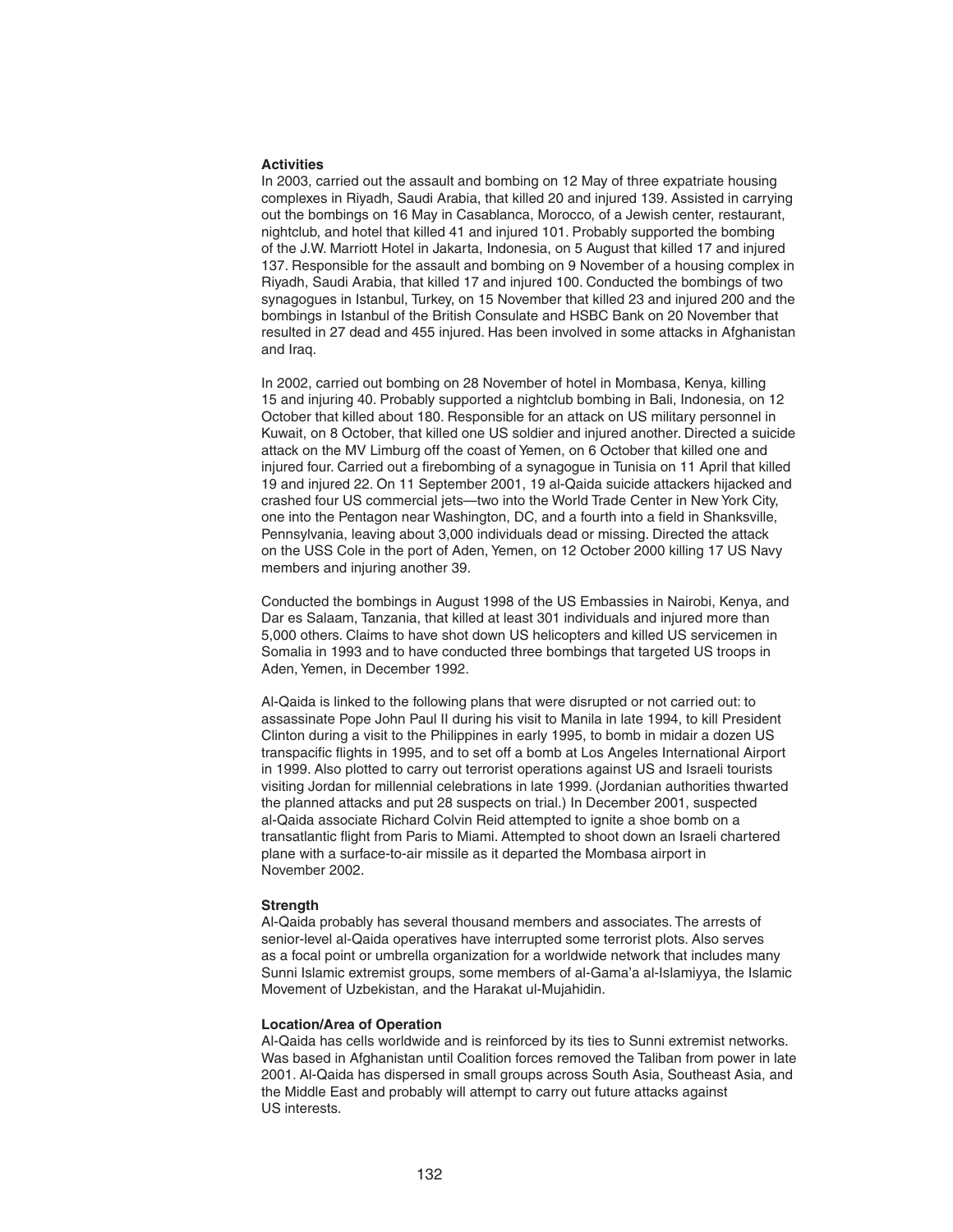#### **External Aid**

Al-Qaida maintains moneymaking front businesses, solicits donations from likeminded supporters, and illicitly siphons funds from donations to Muslim charitable organizations. US and international efforts to block al-Qaida funding has hampered the group's ability to obtain money.

## **Real IRA (RIRA)**  a.k.a. 32 County

Sovereignty Committee

**Description** 

Formed in early 1998 as the clandestine armed wing of the 32-County Sovereignty Movement, a "political pressure group" dedicated to removing British forces from Northern Ireland and unifying Ireland. RIRA also seeks to disrupt the Northern Ireland peace process. The 32-County Sovereignty Movement opposed Sinn Fein's adoption in September 1997 of the Mitchell principles of democracy and nonviolence and opposed the amendment in December 1999 of Articles 2 and 3 of the Irish Constitution, which laid claim to Northern Ireland. Despite internal rifts and calls by some jailed members—including the group's founder Michael "Mickey" McKevitt—for a cease-fire and the group's disbandment, the group pledged additional violence in October 2002 and continued to conduct attacks. First designated in May 2001.

## **Activities**

Bombings, assassinations, and robberies. Many Real IRA members are former Provisional IRA members who left that organization following the Provisional IRA cease-fire and bring to RIRA a wealth of experience in terrorist tactics and bombmaking. Targets have included civilians (most notoriously in the Omagh bombing in August 1998), the British military, the police in Northern Ireland, and Northern Ireland Protestant communities. Since October 1999, RIRA has carried out more than 80 terrorist attacks. RIRA's most recent fatal attack was in August 2002 at a London Army Base that killed a construction worker. In June 2003 raids, Irish national police interdicted two large-scale vehicle-born improvised explosive devices, each weighing more than 1,000 lbs. Five RIRA members and a senior Continuity Irish Republican Army member (CIRA) also were arrested during the raids.

## **Strength**

100 to 200 activists plus possible limited support from IRA hardliners dissatisfied with the IRA cease-fire and other republican sympathizers. Approximately 40 RIRA members are in Irish jails.

## **Location/Area of Operation**

Northern Ireland, United Kingdom, and Irish Republic.

#### **External Aid**

Suspected of receiving funds from sympathizers in the United States and of attempting to buy weapons from US gun dealers. RIRA also is reported to have purchased sophisticated weapons from the Balkans. In May 2002, three Irish nationals associated with RIRA pleaded guilty to charges of conspiracy to cause an explosion and trying to obtain weapons following their extradition from Slovenia to the United Kingdom.

**Revolutionary Armed Forces of Colombia (FARC)**

#### **Description**

Growing out of the turmoil and fighting in the 1950s between liberal and conservative militias, the FARC was established in 1964 by the Colombian Communist Party to defend what were then autonomous Communist-controlled rural areas. The FARC is Latin America's oldest, largest, most capable, and best-equipped insurgency of Marxist origin. Although only nominally fighting in support of Marxist goals today, the FARC is governed by a general secretariat led by longtime leader Manuel Marulanda (a.k.a. "Tirofijo") and six others, including senior military commander Jorge Briceno (a.k.a. "Mono Jojoy"). It is organized along military lines and includes several units that operate mostly in key urban areas such as Bogota. In 2003, the FARC conducted several high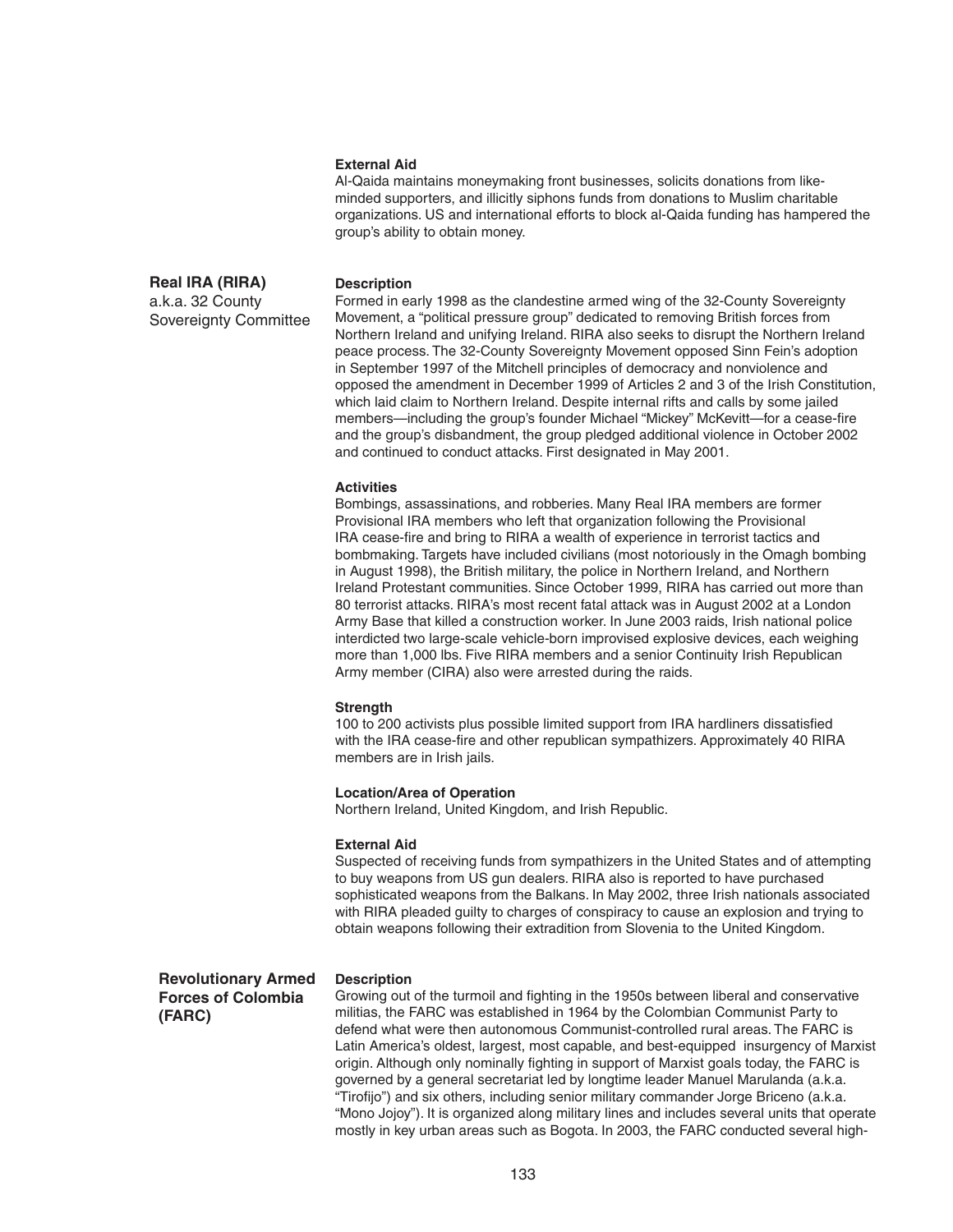profile terrorist attacks, including a February car-bombing of a Bogota nightclub that killed more than 30 persons and wounded more than 160, as well as a November grenade attack in Bogota's restaurant district that wounded three Americans. First designated in October 1997.

# **Activities**

Bombings, murder, mortar attacks, narcotrafficking, kidnapping, extortion, hijacking, as well as guerrilla and conventional military action against Colombian political, military, and economic targets. In March 1999, the FARC executed three US Indian rights activists on Venezuelan territory after it kidnapped them in Colombia. In February 2003, the FARC captured and continues to hold three US contractors and killed one other American and a Colombian when their plane crashed in Florencia. Foreign citizens often are targets of FARC kidnapping for ransom. The FARC has well-documented ties to the full range of narcotics trafficking activities, including taxation, cultivation, and distribution.

#### **Strength**

Approximately 9,000 to 12,000 armed combatants and several thousand more supporters, mostly in rural areas.

#### **Location/Area of Operation**

Primarily in Colombia, with some activities—extortion, kidnapping, weapons sourcing, logistics, and R&R—in neighboring Brazil, Venezuela, Panama, and Ecuador.

#### **External Aid**

Cuba provides some medical care and political consultation. A trial is currently underway in Bogota to determine whether three members of the Irish Republican Army—arrested in Colombia in 2001 upon exiting the FARC-controlled demilitarized zone (despeje)—provided advanced explosives training to the FARC. The FARC and the Colombian National Liberation Army (ELN) often use the border area for crossborder incursions and use Venezuelan territory near the border as a safehaven.

## **Revolutionary Nuclei**

**(RN)**  a.k.a. Revolutionary Cells

## **Description**

Revolutionary Nuclei (RN) emerged from a broad range of antiestablishment and anti-US/ NATO/EU leftist groups active in Greece between 1995 and 1998. The group is believed to be the successor to or offshoot of Greece's most prolific terrorist group, Revolutionary People's Struggle (ELA), which has not claimed an attack since January 1995. Indeed, RN appeared to fill the void left by ELA, particularly as lesser groups faded from the scene. RN's few communiques show strong similarities in rhetoric, tone, and theme to ELA proclamations. RN has not claimed an attack since November 2000 nor has it announced its disbandment. First designated in October 1997.

## **Activities**

Since it began operations in January 1995, the group has claimed responsibility for some two-dozen arson attacks and low-level bombings targeting a range of US, Greek, and other European targets in Greece. In its most infamous and lethal attack to date, the group claimed responsibility for a bomb it detonated at the Intercontinental Hotel in April 1999 that resulted in the death of a Greek woman and injured a Greek man. Its modus operandi includes warning calls of impending attacks, attacks targeting property vice individuals, use of rudimentary timing devices, and strikes during the late evening– to–early morning hours. RN may have been responsible for two attacks in July against a US insurance company and a local bank in Athens. RN's last confirmed attack against US interests in Greece was in November 2000 with two separate bombings against the Athens offices of Citigroup and the studio of a Greek/American sculptor. Greek targets have included judicial and other government office buildings, private vehicles, and the offices of Greek firms involved in NATO-related defense contracts in Greece. Similarly, the group has attacked European interests in Athens, including Barclays Bank in December 1998 and November 2000.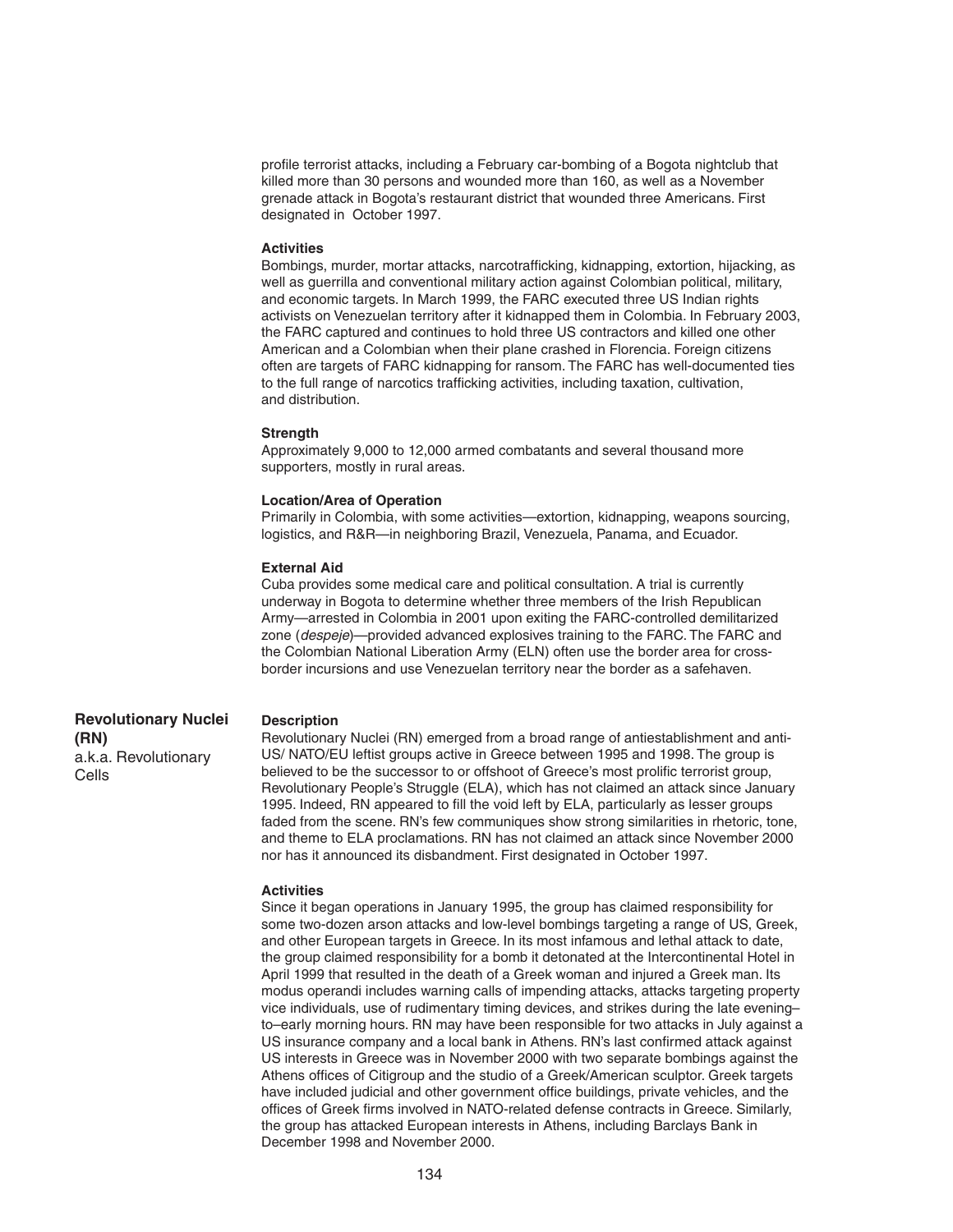#### **Strength**

Group membership is believed to be small, probably drawing from the Greek militant leftist or anarchist milieu.

## **Location/Area of Operation**

Primary area of operation is in the Athens metropolitan area.

# **External Aid**

Unknown but believed to be self-sustaining.

# **Description**

**Revolutionary Organization 17 November** a.k.a. 17 November

Radical leftist group established in 1975 and named for the student uprising in Greece in November 1973 that protested the ruling military junta. Anti-Greek establishment, anti-United States, anti-Turkey, and anti-NATO group that seeks the ouster of US bases from Greece, the removal of Turkish military forces from Cyprus, and the severing of Greece's ties to NATO and the European Union (EU). First designated in October 1997.

## **Activities**

Initially conducted assassinations of senior US officials and Greek public figures. Added bombings in the 1980s. Since 1990 has expanded its targets to include EU facilities and foreign firms investing in Greece and has added improvised rocket attacks to its methods. Supports itself largely through bank robberies. A failed 17 November bombing attempt in June 2002 at the Port of Piraeus in Athens coupled with robust detective work led to the first-ever arrests of this group. In December 2003, a Greek court convicted 15 members—five of whom were given multiple life terms—of hundreds of crimes. Four other alleged members were acquitted because of a lack of evidence.

## **Strength**

Unknown but presumed to be small. Police arrested 19 suspected members of the group in 2002.

#### **Location/Area of Operation**

Athens, Greece.

#### **External Aid**

Unknown.

**Revolutionary People's Liberation Party/Front (DHKP/C)** a.k.a. Devrimci Sol, Revolutionary Left, Dev Sol

# **Description**

Originally formed in 1978 as Devrimci Sol, or Dev Sol, a splinter faction of Dev Genc (Revolutionary Youth). Renamed in 1994 after factional infighting; "Party" refers to the group's political activities, while "Front" is a reference to the group's militant operations. The group espouses a Marxist-Leninist ideology and is virulently anti-US, anti-NATO, and anti-Turkish establishment. It finances its activities chiefly through donations and extortion. First designated in October 1997.

## **Activities**

Since the late 1980s, the group has targeted primarily current and retired Turkish security and military officials. It began a new campaign against foreign interests in 1990, which included attacks against US military and diplomatic personnel and facilities. To protest perceived US imperialism during the Gulf war, the DHKP/C assassinated two US military contractors; wounded an Air Force officer; and bombed more than 20 US and NATO military, commercial, and cultural facilities. In its first significant terrorist act as DHKP/C in 1996, it assassinated a prominent Turkish businessman and two others. DHKP/C added suicide bombings to its repertoire in 2001, with successful attacks against Turkish police in January and September. Security operations in Turkey and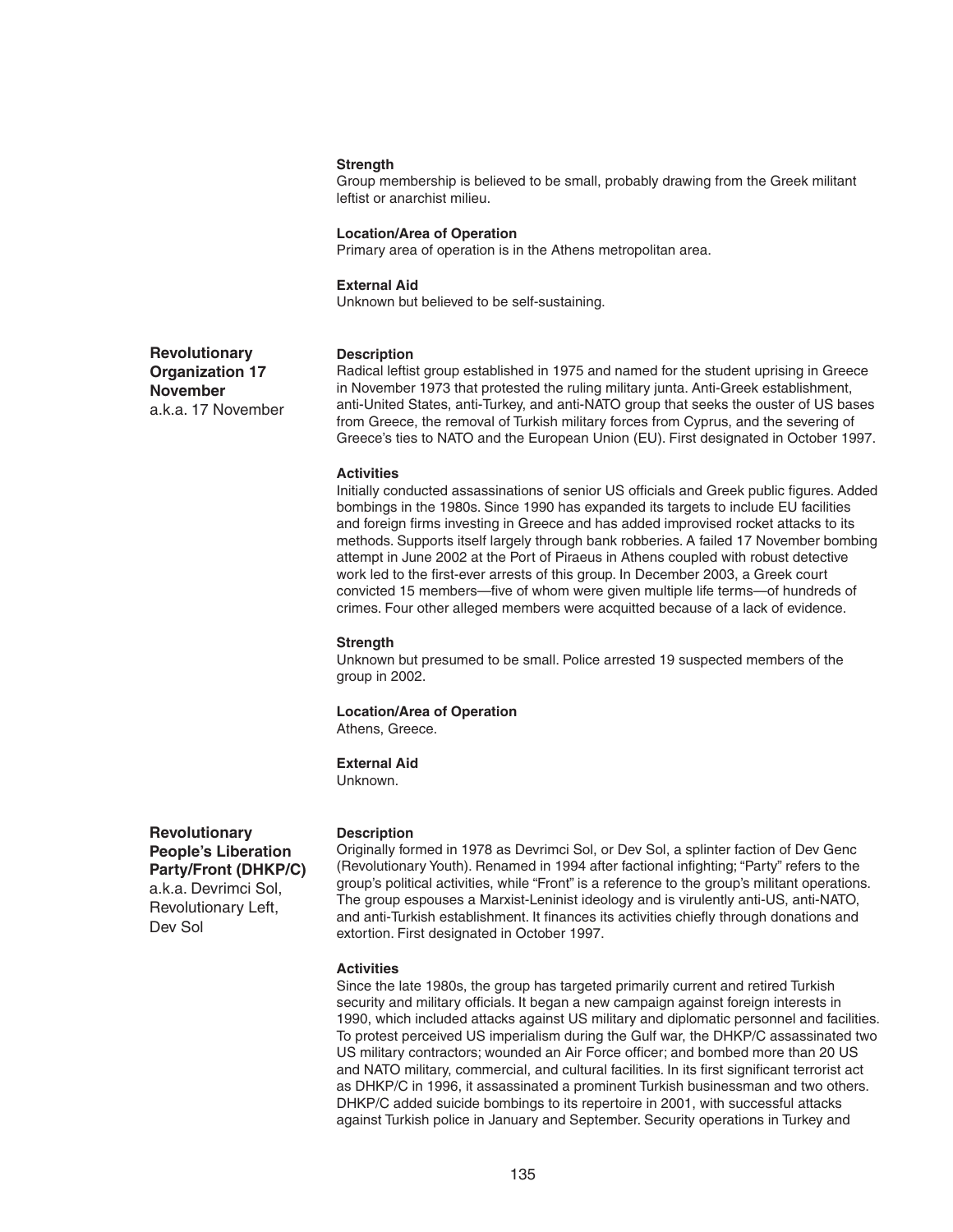elsewhere have weakened the group, however. DHKP/C did not conduct any major terrorist attacks in 2003, although a DHKP/C operative prematurely detonated her explosive belt in May.

#### **Strength**

Probably several dozen terrorist operatives inside Turkey, with a large support network throughout Europe.

#### **Location/Area of Operation**

Turkey, primarily Istanbul. Raises funds in Europe.

#### **External Aid**

Unknown.

**Salafist Group for Call and Combat (GSPC)**

# **Description**

The Salafist Group for Call and Combat (GSPC), an outgrowth of the GIA, appears to have eclipsed the GIA since approximately 1998 and is currently the most effective armed group inside Algeria. In contrast to the GIA, the GSPC has gained some popular support through its pledge to avoid civilian attacks inside Algeria. Its adherents abroad appear to have largely co-opted the external networks of the GIA and are particularly active throughout Europe, Africa, and the Middle East. First designated in March 2002.

## **Activities**

The GSPC continues to conduct operations aimed at government and military targets, primarily in rural areas, although civilians are sometimes killed. A faction within the GSPC held 31 European tourists hostage in 2003 to collect ransom for their release. According to press reporting, some GSPC members in Europe maintain contacts with other North African extremists sympathetic to al-Qaida. In late 2003, the new GSPC leader issued a communique declaring the group's allegiance to a number of jihadist causes and movements, including al-Qaida.

#### **Strength**

Unknown; probably several hundred fighters with an unknown number of support networks inside Algeria.

## **Location/Area of Operation**

Algeria, Northern Mali, Northern Mauritania, and Northern Niger.

#### **External Aid**

Algerian expatriates and GSPC members abroad, many residing in Western Europe, provide financial and logistic support. In addition, the Algerian Government has accused Iran and Sudan of supporting Algerian extremists in years past.

# **Sendero Luminoso (Shining Path or SL)**

## **Description**

Former university professor Abimael Guzman formed SL in Peru in the late 1960s, and his teachings created the foundation of SL's militant Maoist doctrine. In the 1980s, SL became one of the most ruthless terrorist groups in the Western Hemisphere approximately 30,000 persons have died since Shining Path took up arms in 1980. The Peruvian Government made dramatic gains against SL during the 1990s, but reports of recent SL involvement in narcotrafficking and kidnapping for ransom indicate it may have a new source of funding with which to sustain a resurgence. Its stated goal is to destroy existing Peruvian institutions and replace them with a communist peasant revolutionary regime. It also opposes any influence by foreign governments. In January 2003, Peruvian courts granted approximately 1,900 members the right to request retrials in a civilian court, including the imprisoned top leadership. Counterterrorist operations targeted pockets of terrorist activity in the Upper Huallaga River Valley and